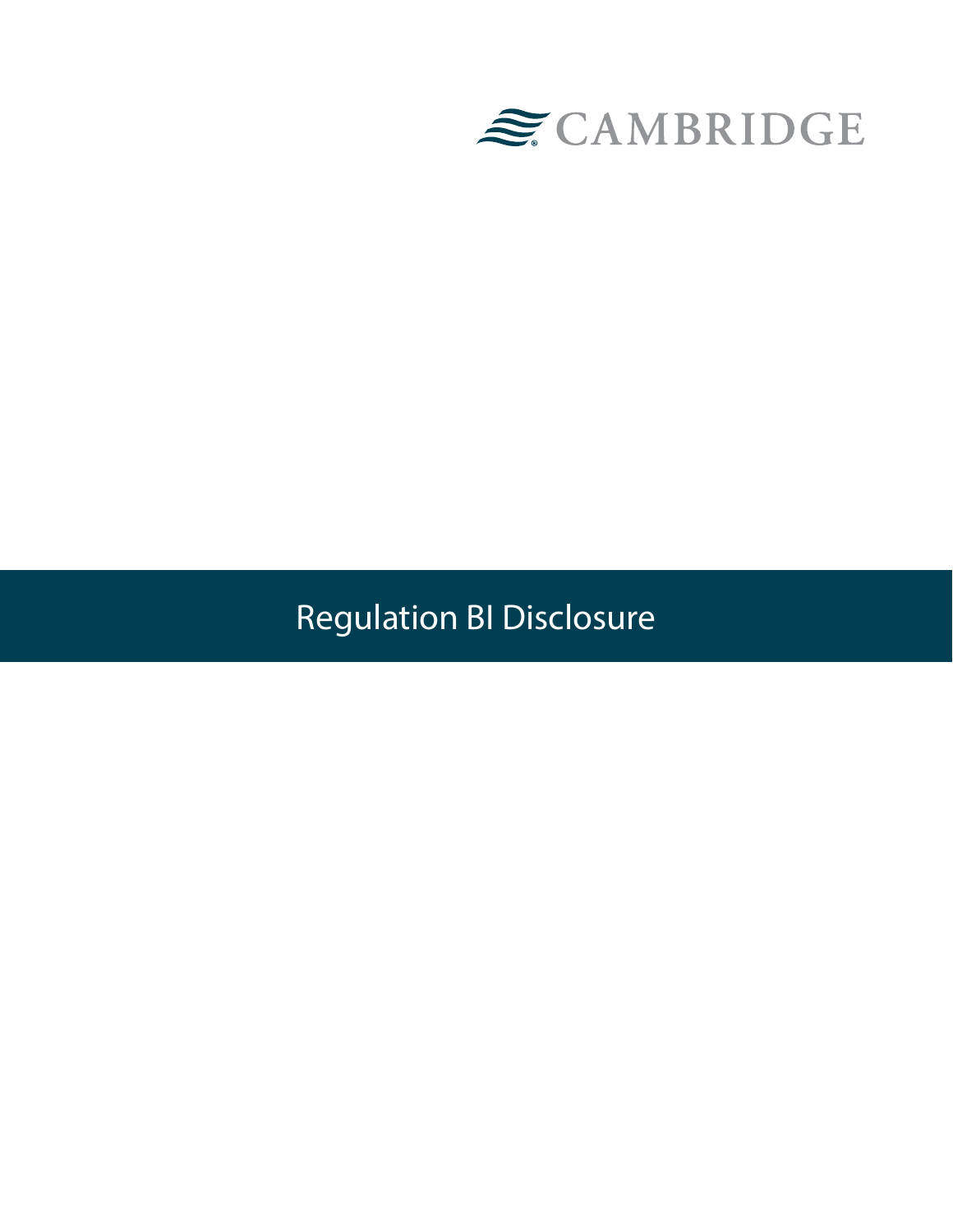## **Introduction**

The purpose of this disclosure is to provide information regarding the business practices, compensation, and conflicts of interest as they pertain to Cambridge Investment Research, Inc. (referred to as "Cambridge", us, we, our, and broker-dealer throughout this Disclosure Brochure).

The Securities and Exchange Commission ("SEC") defines a "conflict of interest" as an interest that might incline a broker, dealer, or a natural person who is an associated person of a broker or dealer, consciously or unconsciously, to make a recommendation that is not disinterested.

Cambridge is registered as a broker-dealer with the SEC. Cambridge is also a member of the Financial Industry Regulatory Authority ("FINRA") and the Securities Investors Protection Corporation ("SIPC"). Cambridge is a broker-dealer registered in all fifty (50) states, the District of Columbia, and Puerto Rico, to provide investment brokerage services. These services include buying and selling securities and providing investment recommendations. Additional information about Cambridge is available on the internet at [brokercheck.finra.org.](https://brokercheck.finra.org/) You may search for information using our firm name, Cambridge Investment Research, Inc. or by our CRD number, 39543.

Cambridge is under common ownership with a registered investment adviser, Cambridge Investment Research Advisors, Inc. ("CIRA").

Individuals licensed or approved with Cambridge as registered representatives (referred to as "Financial Professionals" throughout this document) will provide its brokerage services. Individuals licensed or approved with CIRA as investment advisor representatives (also referred to as "Financial Professionals" throughout this document) may provide asset management of investment products and/or financial planning services. Certain Financial Professionals are approved to provide services on behalf of Cambridge, as well as on behalf of CIRA, while other Financial Professionals are only approved to offer services on behalf of Cambridge. Financial Professionals are not employees of Cambridge or CIRA. They are independent contractors of Cambridge and/or CIRA. In addition to CIRA, your Financial Professional may have his/her own independent Registered Investment Advisor ("RIA") with its own unique disclosure requirements.

When discussing services with a Financial Professional you should understand which services your Financial Professional can provide. Financial Professionals are restricted as to the types of securities for which they can provide recommendations, based on the FINRA exams they have passed. Each additional exam a Financial Professional passes allows them to provide additional recommendations. The following is the list of exams and the associated products for which a Financial Professional is allowed to offer services.

- • **Series 7 Exam** Limits a Financial Professional to providing recommendations on public offerings and/or private placements of corporate securities (stocks and bonds), rights, warrants, mutual funds, money market funds, unit investment trusts ("UIT"), exchange traded products, 529 plans, real estate investment trusts ("REIT"), options on mortgage backed securities, government securities, repurchase agreements ("REPO") and certificates of accrual on government securities, direct participation programs ("DPP"), municipal securities, hedge funds, venture capital offerings, variable annuities ("VA"), variable life insurance ("VUL"), local government investment pools ("LGIP") and closed-end funds. The Series 7 exam is called the general securities representative exam as it allows Financial Professionals to make recommendations on the largest number of securities products.
- **Series 6 Exam** Limits a Financial Professional to providing recommendations on VAs, VULs, UIT, 529 plans, LGIP, and closed-end funds on the initial offering only
- **Series 22 Exam** Limits a Financial Professional to providing recommendations on DPPs including real estate, oil and gas, and equipment leasing, and limited partnerships ("LP"), limited liability companies ("LLC"), and S-Corporation securities
- **Series 52 Exam** Limits a Financial Professional to providing recommendations on municipal securities
- **Series 62 Exam** Limits a Financial Professional to providing recommendations on stocks, bonds, closed-end funds, and exchange traded products. This exam is commonly used in combination with the Series 6 exam.
- **Series 82 Exam** Limits a Financial Professional to providing recommendations on private placement securities which are non-public securities offerings sold under an available registration exemption outlined in the Securities Act of 1933

### **General Description of Product Types**

A Financial Professional may offer investment recommendations to you. A Financial Professional is obligated to have a reasonable basis for believing that any recommendation is in your best interest and will meet your investment goals and objectives with an appropriate risk that you have set for your account.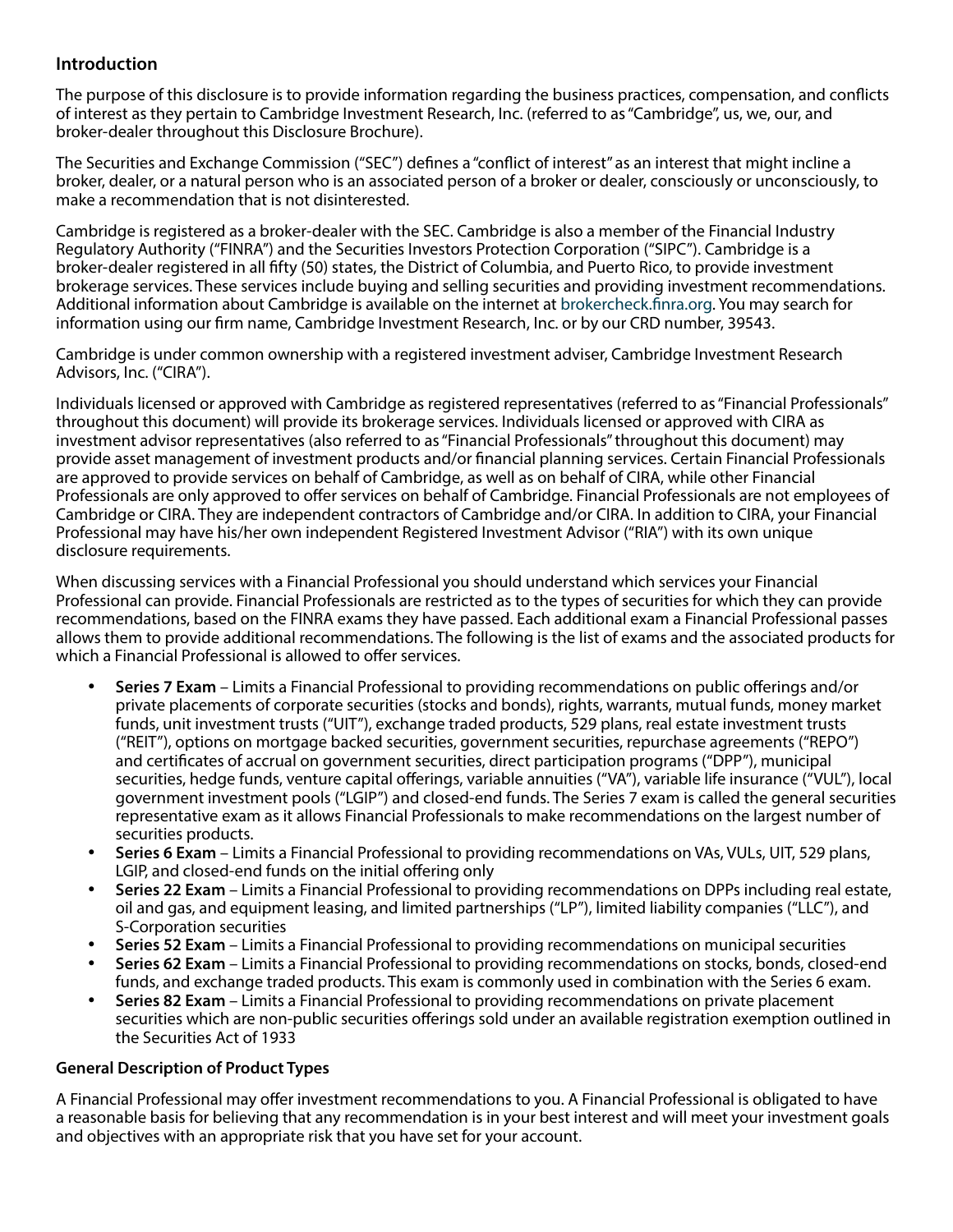If you choose to establish an account with Cambridge, your account may be custodied, either directly with the company offering a particular securities product, or at one of the brokerage clearing firms that Cambridge has chosen, National Financial Services, LLC ("NFS") and Pershing, LLC ("Pershing"). The decision concerning which custody solution to use is made in conjunction with your Financial Professional. However, depending on your needs, only one of the custodian options could be viable. Generally, a Financial Professional will use one of the brokerage custodians and not the other. A conflict of interest exists because other broker-dealers and custodians charge fees that could be more or less than using the custodians available through Cambridge.

Cambridge has chosen to use NFS and Pershing as brokerage custodians based on past experiences, costs, and other offerings or services that they provide to Cambridge, including but not limited to, online access, account custody, trade execution services, clearing services, access to information, and, for a fee, electronic trade entry, and account information look-up services for Financial Professionals and clients, recordkeeping services, exception reporting, and access to various financial products.

Most securities are purchased either on an exchange or through one of Cambridge's brokerage custodians or purchased directly and then custodied in a brokerage account. Brokerage accounts are subject to certain maintenance fees, regardless of where or how assets are purchased. A fee ("ticket charge") is charged for each transaction (i.e., buy/sell/exchange) by NFS or Pershing at Cambridge. This creates a conflict of interest because there is an incentive for Financial Professionals to trade more due to the receipt of transaction based ticket charge revenue. There may be ticket charges or additional fees charged by the qualified custodian for executing a transaction that your Financial Professional does not receive. More information on the fees and costs associated with NFS and Pershing's separate, custodial services can be found below in [Appendix B](#page-15-0) and [Appendix C](#page-18-0).

Cambridge has directed NFS and Pershing to mark-up ticket charges. Additionally, Cambridge has directed NFS and Pershing to mark-up certain non-transaction fees which Cambridge then receives indirectly from you. These fee mark-ups include the services or activities related to: Account inactivity, account maintenance, account termination, bounced checks, check writing and debit card utilization, custody, legal, margin extension and interest, non-purpose loan interest, paper statements and confirmations, postage, reorganization, safekeeping, stop payments, and transfers. This arrangement provides a financial incentive for Cambridge to maintain the relationship with NFS and Pershing. Although this retained revenue is not paid to your Financial Professional, this is a conflict of interest because of the additional compensation received by Cambridge.

Cambridge receives a service charge (referred to as a "commission") as a result of buying securities for you. A commission, also known as a sales load, sales charge, or placement fee is typically charged when a transaction occurs within your account. A commission is often based on the total value of the assets invested, and can reduce the amount available to invest. The commissions that Cambridge receives are shared with your Financial Professional. Commissions vary from product to product. This presents a conflict of interest as it gives your Financial Professional an incentive to recommend investment products based on the compensation received rather than on your needs.

Where compensation is charged, the applicable custodian will send to each client at, or before completion of the transaction, information which includes the date of the transaction, a statement of the nature of the transaction, or an offer to furnish the time the transaction took place, and the total of a compensation received.

Companies that custody their products directly will also typically charge maintenance fees. These fees will vary by direct custodian. Information regarding the specific fees and expenses for each custodian can be found on your account statement. Please contact your Financial Professional with questions about direct custodian fees and expenses.

Cambridge performs due diligence on a wide range of securities products prior to their approval. Not all securities products pass this due diligence review and as such, will not be offered by Cambridge. Cambridge's Financial Professionals can only utilize those securities products that have passed the due diligence process and are approved products. Contact your Financial Professional for information regarding specific approved products.

## **Product Types**

The following are descriptions of the primary product types available through Cambridge. This list provides the range of commissions for each product type along with the fees, expenses, and other types of compensation Cambridge receives. Specific information regarding the fees and expenses associated with these products can be found by reviewing each product's prospectus or other offering documents.

**529 Plans** – For information regarding 529 Plan fees and expenses, refer to the Mutual Fund section below.

College savings plans and prepaid tuition plans are known as 529 plans. These plans allow the account owner to pay in advance for certain education expenses, most commonly to cover college tuition. 529 plans may be considered municipal securities, and the underlying investments generally use mutual funds.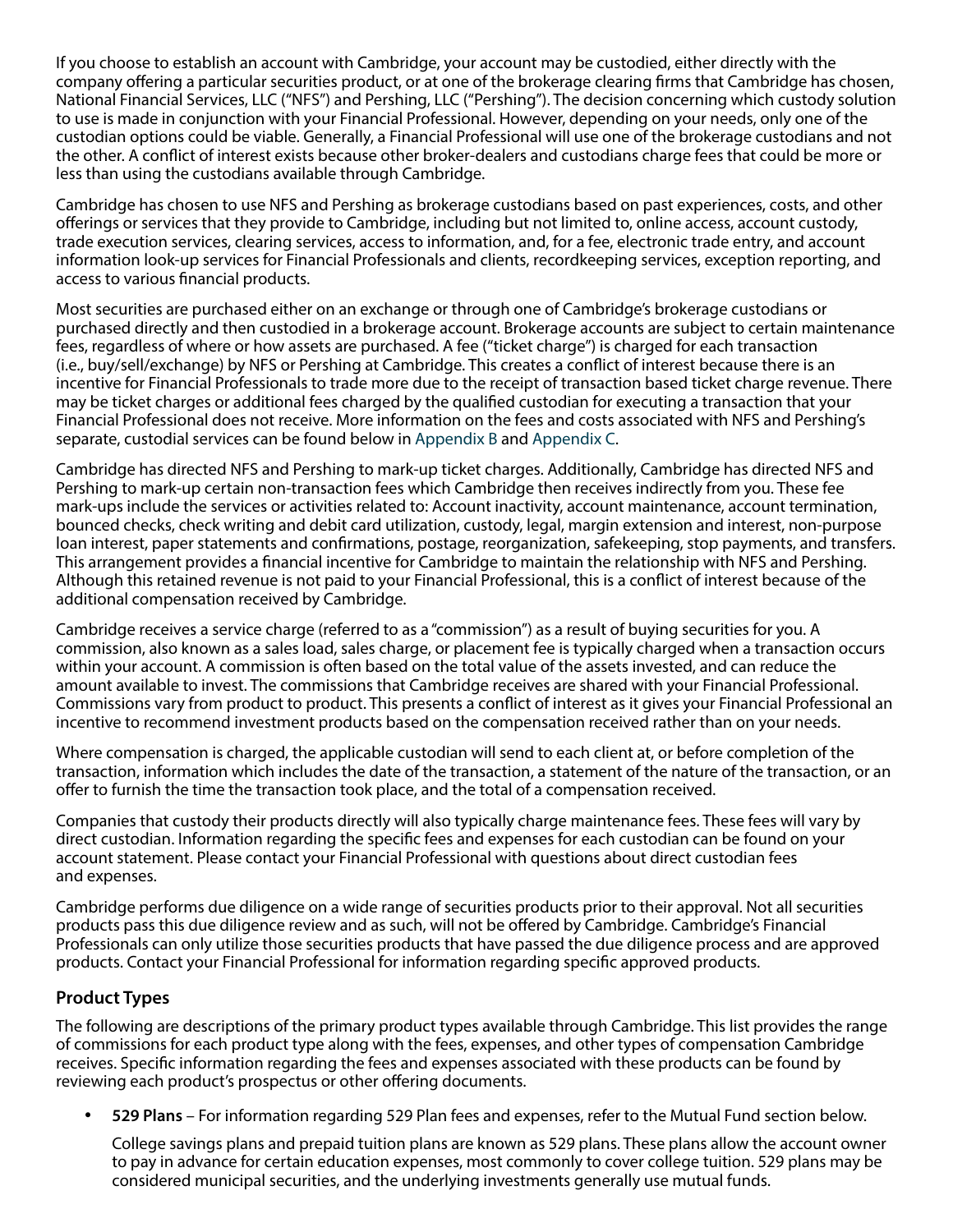• **Alternative Investments ("AI")** – Generally commissions will be between 1% - 5.5%. Commissions may be lower or higher. Fees will range between 1% - 5%.

AIs are assets that do not fall into one of the conventional investment categories of stocks, bonds, and cash. These assets are held by institutional investors, accredited, or high-net-worth individuals because of the products' complex nature and higher degree of risk. AIs are often illiquid, meaning they cannot easily be sold or exchanged for cash without substantial loss in value. Cambridge Financial Professionals are restricted in providing sale recommendations for AIs only through markets and offerings for which Cambridge has conducted due diligence. Cambridge due diligence includes review of prospective markets and offerings against predatory sales practices. More information about the fees and costs associated with AIs can be found in [Appendix A](#page-10-0) – Revenue Sharing Disclosure.

• **General Securities** – Generally commissions will be 3.5%. Commissions may be lower or higher. Fees can range from 0.15%-1.3%.

Cambridge Financial Professionals may provide recommendations concerning and/or assist with buying or selling general securities products, such as publicly traded stock, bonds, exchange traded products, municipal securities, and options, if properly licensed or registered to do so. These products can only be custodied through Cambridge's preferred brokerage custodians, NFS and Pershing. A commission, mark-up, or mark-down is charged for transactions in these products.

Exchange traded products include exchange traded funds ("ETFs") and exchange traded notes ("ETNs"). ETFs are pooled investment funds that trade like stocks on stock exchanges and can be bought or sold throughout the trading day at fluctuating prices. ETNs are a type of debt security that trade on exchanges and promise a return linked to a market index or other benchmark. When ETFs and ETNs are traded at leveraged or inverse rates, they become more volatile and complex as shifts in the standard market can create significant changes in price to leveraged trades and create opposing shifts in inverse trades.

Municipal bonds and municipal fund securities, including 529 plans, may offer tax advantages to certain investors and are issued by states, cities, counties, and other governmental entities. Municipal securities issuer risks, tax implications, time horizons, and product features should be discussed with your Financial Professional prior to purchase.

Options are contracts that give the purchaser the right, but not the obligation, to buy or sell a security. Options are derivative securities, meaning their value is derived from the value of the stocks and ETFs after which the options are named. Options are typically only used by experienced options investors as the decision to purchase, sell and exercise options contracts may result in additional costs, losses, and/or negative tax implications.

**Interval Funds** – Generally commissions will be between 2.5% - 5.25%. Commissions may be lower or higher. Fees will range from 1% - 4%.

Interval Funds are a type of closed-end mutual fund. Interval Funds do not trade on the secondary market and the fund periodically offers to buy back a percentage of the outstanding shares. These funds typically have higher fees than an open-end mutual fund.

• **Mutual Funds** – Generally commissions will be between 1% - 5.25%. Commissions may be lower or higher. Fees will range from 0.5% - 2.25%.

Mutual Funds are baskets of stocks or bonds with a range of options based on the investment choices of the portfolio manager. Those choices can also affect the range of costs. More information about the fees and costs associated with mutual fund investments can be found in [Appendix A](#page-10-0) – Revenue Sharing Disclosure.

Through NFS and Pershing, Cambridge offers select mutual funds to be purchased by you with no transaction fees ("NTF Shares"). You pay a higher transaction charge for transaction fee funds, however, the transaction fee funds can be less expensive to you over time because of lower ongoing operating expenses. Alternatively, NTF Shares can be more expensive to you over time because of the higher ongoing internal operating expenses, such as 12b-1 fees. You and your Financial Professional should discuss and understand these additional indirect expenses borne as a result of the mutual fund fees. Restrictions apply in certain situations.

Pershing receives revenue directly from the mutual fund companies that support their FUNDVEST® program. NFS receives revenue directly from mutual fund companies that support their FundsNetwork® program. Through formal agreements, Cambridge is eligible to receive revenue for assets that are held within the FUNDVEST<sup>®</sup> and FundsNetwork<sup>®</sup> programs. Even though these payments are not shared with your Financial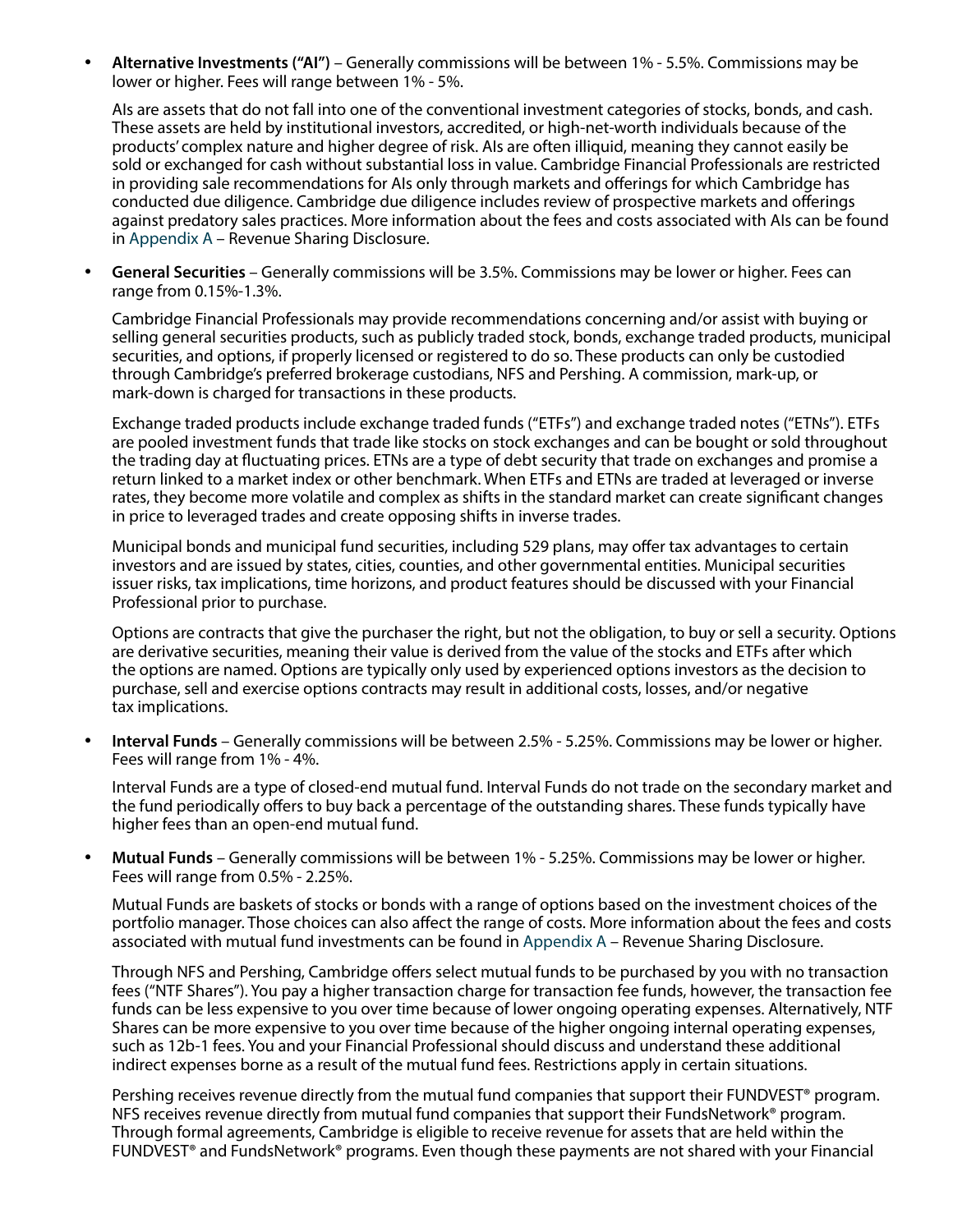Professional, the receipt of these additional payments create a conflict of interest because of the increased compensation to Cambridge.

• **Unit Investment Trust ("UIT")** – Generally commissions will be between 1.5% - 3.5%. Commissions may be lower or higher. Fees will range from 0.4% - 2.4%.

UITs are similar to mutual funds and closed-end funds, except their underlying investments typically will not change during the fixed period of time, known as the term. The UIT portfolio generally consists of stocks and bonds which are redeemable as units, which will affect the upfront commission.

**Variable Annuities ("VA")** – Generally commissions will be between 1% - 5.5%. Commissions may be lower or higher. Fees will range from 0.25% - 2%.

VAs combine features of insurance and securities investments. The commission ranges vary depending on the type of annuity purchased and the time of the purchase. Sub-accounts, found on all variable products, are a series of investment choices similar to mutual funds. The portfolios may be comprised of stocks, bonds, or money market instruments.

**Variable Universal Life ("VUL")** – Commissions of starting premiums range from 25% - 115%. Fees will range from 0.35% - 2%.

VUL insurance combines features of universal life insurance, providing coverage for the life of the insured, while at the same time, providing flexibility in premium payments and in insurance coverage, and variable life insurance where cash values are invested in portfolios of securities in an account separate from the general assets of the insurance company. A VUL will typically pay up-front commissions based on the premiums paid into the policy for a set number of months.

## **Understanding Fees and Charges**

Certain types of securities, including 529s, mutual funds, UITs, interval funds, money market funds, VAs and VULs, and other investment products utilize share classes. Fees and expenses that are commonly associated with share class securities include, sales charges (commonly referred to as "loads"), fund maintenances fees, potential volume discounts (often referred to as "breakpoints"), and 12b-1 fees which are paid to the Financial Professional from fund assets, therefore, indirectly from your invested assets. Understanding these charges and volume discounts will assist you in identifying the best investment for your particular needs and may help you to reduce the cost of your investment. More details about share classes, commissions, fees, and expenses of these securities are outlined in the product's prospectus and any other required offering materials.

The most common types of compensation structures associated with share classes are front end load, back end load, level load, no load, and load waived.

- • **Front End Load**  A sales charge is deducted from your investment at the time you buy the investment. This sales charge is a percentage of your total purchase. Some investments offer volume discounts to the front end sales charge assessed on certain share classes at predetermined levels of investment.
- • **Back End Load** No sales charge is deducted at the time of purchase. The load is paid by deducting it from profits or principal when you sell the investment.
- **Level Load** An annual charge, also referred to as a 12b-1 fee, is deducted from your investment for as long as you hold the investment. These share classes typically do not have set surrender periods.
- No Load These investments do not impose sales charges and you typically buy shares directly from the investment company. The same funds may be available with a load through a Financial Professional. While no load funds have no sales charges, they may still charge 12b-1 fees, purchase fees, redemption fees, exchange fees, and account fees in addition to the operating fees that all funds charge.
- • **Load Waived** If permitted by the issuer, some investments may be purchased on a net of commission basis. The load waived fund is a fund offered by an adviser or broker who might waive the load but keep other fees, such as the 12b-1 fee.

### **Money Market**

A money market account is an interest-bearing account that generally pays a higher interest rate than a regular savings account. These accounts can include check writing and debit card privileges but are more restrictive than a checking account. Money market products offered through Cambridge are not held through banks or credit unions.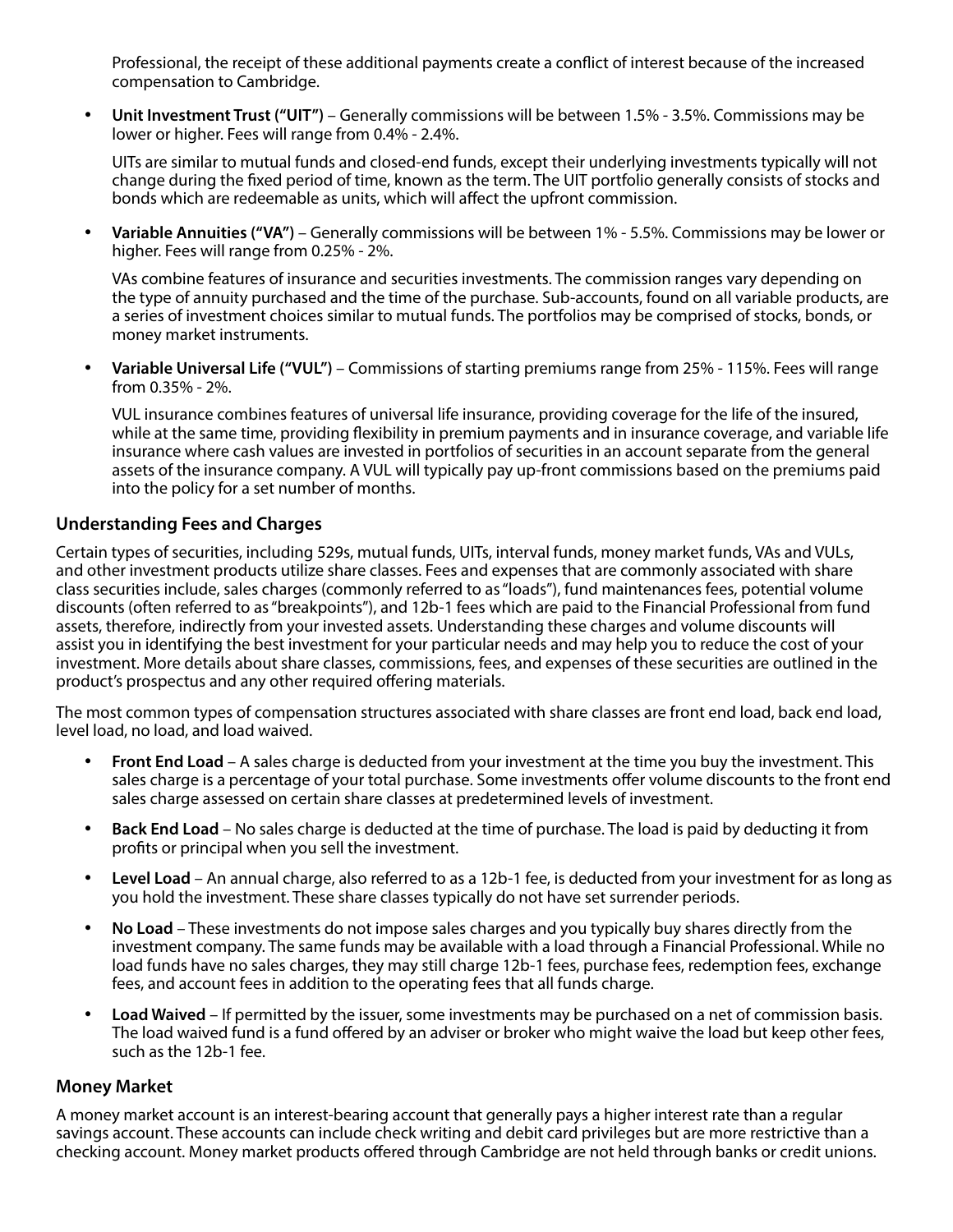Depending on where the money market account is held, insurance coverage is provided either by the Federal Deposit Insurance Corporation ("FDIC") at a bank or National Credit Union Administration ("NCUA") at a credit union.

Money market mutual funds are offered by brokerage firms and mutual fund companies and include short-term investment vehicles such as certificates of deposit ("CDs"), government securities, and commercial paper. The interest rate and features are similar to those of a money market account, however they are not FDIC insured but SIPC insured through Cambridge.

## **Methods of Analysis, Investment Strategies, and Risk of Loss**

Financial Professionals use various methods of analysis and investment strategies. Methods and strategies will vary based on the Financial Professional providing the recommendation. Models and strategies used by one Financial Professional will be different than strategies used by other Financial Professionals. Some Financial Professionals use just one method or strategy while other Financial Professionals rely on multiple. Cambridge does not require or mandate a particular investment strategy be implemented by its Financial Professionals. Further, Cambridge has no requirements for using a particular analysis method, and Financial Professionals are provided flexibility (subject to Cambridge's supervision and compliance requirements) when developing their investment strategies.

## **Methods of Investment Analysis**

Following are brief descriptions of some of the more common methods of analysis and investments strategies that are used by Financial Professionals:

**Fundamental Analysis** – This is a method of evaluating a company or security by attempting to measure its intrinsic value. In other words, trying to determine a company's or security's true value by looking at all aspects of the business, including both tangible factors (e.g., machinery, buildings, land, etc.) and intangible factors (e.g., patents, trademarks, "brand" names, etc.). Fundamental analysis also involves examining related economic factors (e.g., overall economy and industry conditions, etc.), financial factors (e.g., company debt, interest rates, management salaries and bonuses, etc.), qualitative factors (e.g., management expertise, industry cycles, labor relations, etc.), and quantitative factors (e.g., debt-to-equity and price-to-equity ratios).

The end goal of performing fundamental analysis is to produce a value an investor can compare with the security's current price in hopes of determining what sort of position to take with that security (underpriced = buy, overpriced = sell or short). This method of security analysis is considered to be the opposite of technical analysis. Fundamental analysis is about using real data to evaluate a security's value. Although most analysts use fundamental analysis to value stocks, this method of valuation can be used for just about any type of security.

- **Technical Analysis** This method of evaluating securities analyzes statistics generated by market activity, such as past prices and volume. Technical analysts do not attempt to measure a security's intrinsic value, but instead uses charts and other tools to identify patterns that can suggest future activity. Technical analysts believe the historical performance of stocks and markets can assist in predicting future performance.
- **Charting** Charting is the set of techniques used in technical analysis in which charts are used to plot price movements, volume, settlement prices, open interest, and other indicators, in order to anticipate future price movements. Users of these techniques, called chartists, believe past trends in these indicators can assist to extrapolate future trends.

Charting is a technical analysis that charts the patterns of stocks, bonds, and commodities to help determine buy and sell recommendations for clients. It is a way of gathering and processing price and volume information in a security by applying mathematical equations and plotting the resulting data onto graphs in order to predict future price movements. A graphical historical record assists the analyst in spotting the effect of key events on a security's price, its performance over a period of time, and whether it is trading near its high, near its low, or in between. Chartists believe recurring patterns of trading, commonly referred to as indicators, can help them forecast future price movements.

• **Cyclical Analysis** – This method of analysis focuses on the investments sensitive to business cycles and whose performance is strongly tied to the overall economy. For example, cyclical companies tend to make products or provide services that are in lower demand during downturns in the economy and higher demand during upswings. Examples include the automobile, steel, and housing industries. The stock price of a cyclical company will often rise just before an economic upturn begins, and fall just before a downturn begins. Investors in cyclical stocks try to make the largest gains by buying the stock at the bottom of a business cycle, just before a turnaround begins.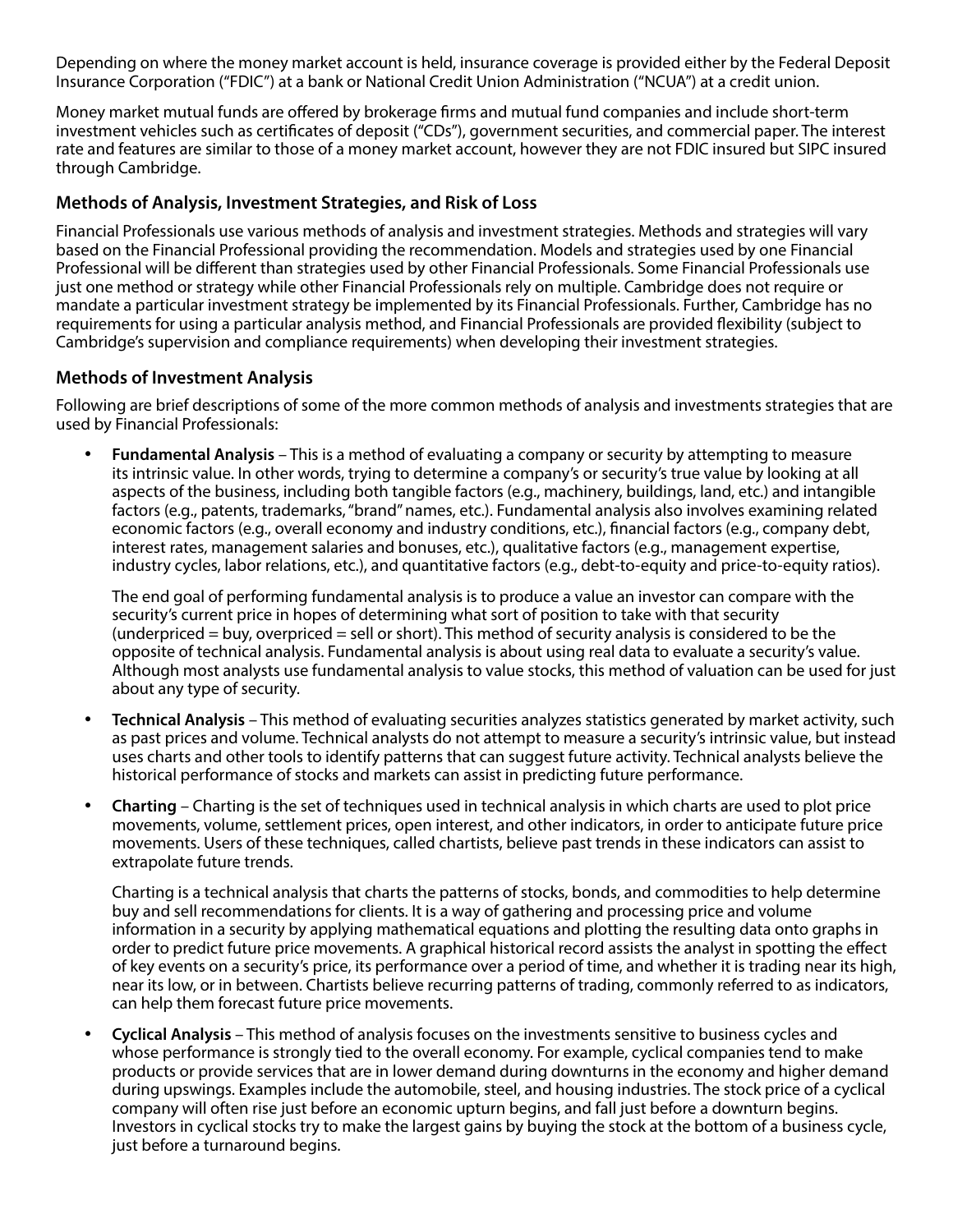## **Investment Strategy Terminology**

- **Long Term Purchases** Investments held at least one (1) year
- **Short Term Purchases** Investments sold within one (1) year
- **Short Sales** A short sale is generally the sale of a stock not owned by the investor. Investors who sell short believe the price of the stock will fall. If the price drops, the investor can buy the stock at the lower price and make a profit. If the price of the stock rises and the investor buys it back later at the higher price, the investor will incur a loss. Short sales require a margin account.
- • **Option Writing Including Covered Options, Uncovered Options, or Spreading Strategies** Options are contracts giving the purchaser the right to buy or sell a security, such as stocks, at a fixed price within a specific period of time
- Tactical Asset Allocation Allows for a range of percentages in each asset class (such as stock = 40 - 50%). These are minimum and maximum acceptable percentages that permit the investor to take advantage of market conditions within these parameters. Thus, a minor form of market timing is possible since the investor can move to the higher end of the range when stocks are expected to do better and to the lower end when the economic outlook is bleak.
- **Strategic Asset Allocation Calls for setting target allocations and then periodically rebalancing the portfolio** back to those targets as investment returns skew the original asset allocation percentages. The concept is akin to a "buy and hold" strategy, rather than an active trading approach. Of course, the strategic asset allocation targets change over time as the client's goals and needs change, and as the time horizon for major events such as retirement and college funding grow shorter.
- **Market Timing Strategy While uncommon and typically not recommended to clients, some Financial** Professionals provide a market timing service as part of an investment strategy. In general, market timing is a strategy where the Financial Professional will try to identify the best times to be in the market and when to get out. This service is designed to take advantage of stock market fluctuations by being invested based on the anticipated market direction. Only clients that are looking for speculative investment strategy should participate in an investment timing service offered by a Financial Professional.
- • **Modern Portfolio Theory** Proposes that investing in a predetermined asset mix derived from the efficient frontier (dictated to achieve a specific client objective within a certain risk tolerance) and rebalancing with discipline, the portfolio is diversified across the various asset classes to mitigate unnecessary risk. This also provides for a portfolio that can operate without reliance on market timing and security selection; however, as with all equity investments positive returns are not guaranteed. In conjunction to investing in a diversified portfolio, each portfolio is constructed to meet specific parameters set forth in the individual client's investment needs and goals. These parameters can include, but are not limited to, tax efficiency, concentrated stock positions, and management history.

## **Risk of Loss**

You must understand past performance is not indicative of future results. Therefore, current and prospective clients (including you) should never assume future performance of any specific investment or investment strategy will be profitable. Investing in any type of security (including stocks, mutual funds, and bonds) involves risk of loss. Further, depending on the different types of investments, there are varying degrees of risk. You need to be prepared to bear investment loss including loss of original principal.

Because of inherent risk of loss associated with investing, Cambridge and its Financial Professionals cannot represent, guarantee, or even imply that our services and methods of analysis:

- 1. Can or will predict future results; or
- 2. Successfully identify market tops or bottoms; or
- 3. Insulate you from losses due to market corrections or declines

There are certain additional risks associated when investing in securities through an investment management program.

- **Market Risk** Either the stock market as a whole, or the value of an individual company, goes down resulting in a decrease in the value of client investments. This is also referred to as systematic risk.
- • **Equity (Stock) Market Risk** Common stocks are susceptible to general stock market fluctuations and to volatile increases and decreases in value as market confidence in and perceptions of their issuers change. If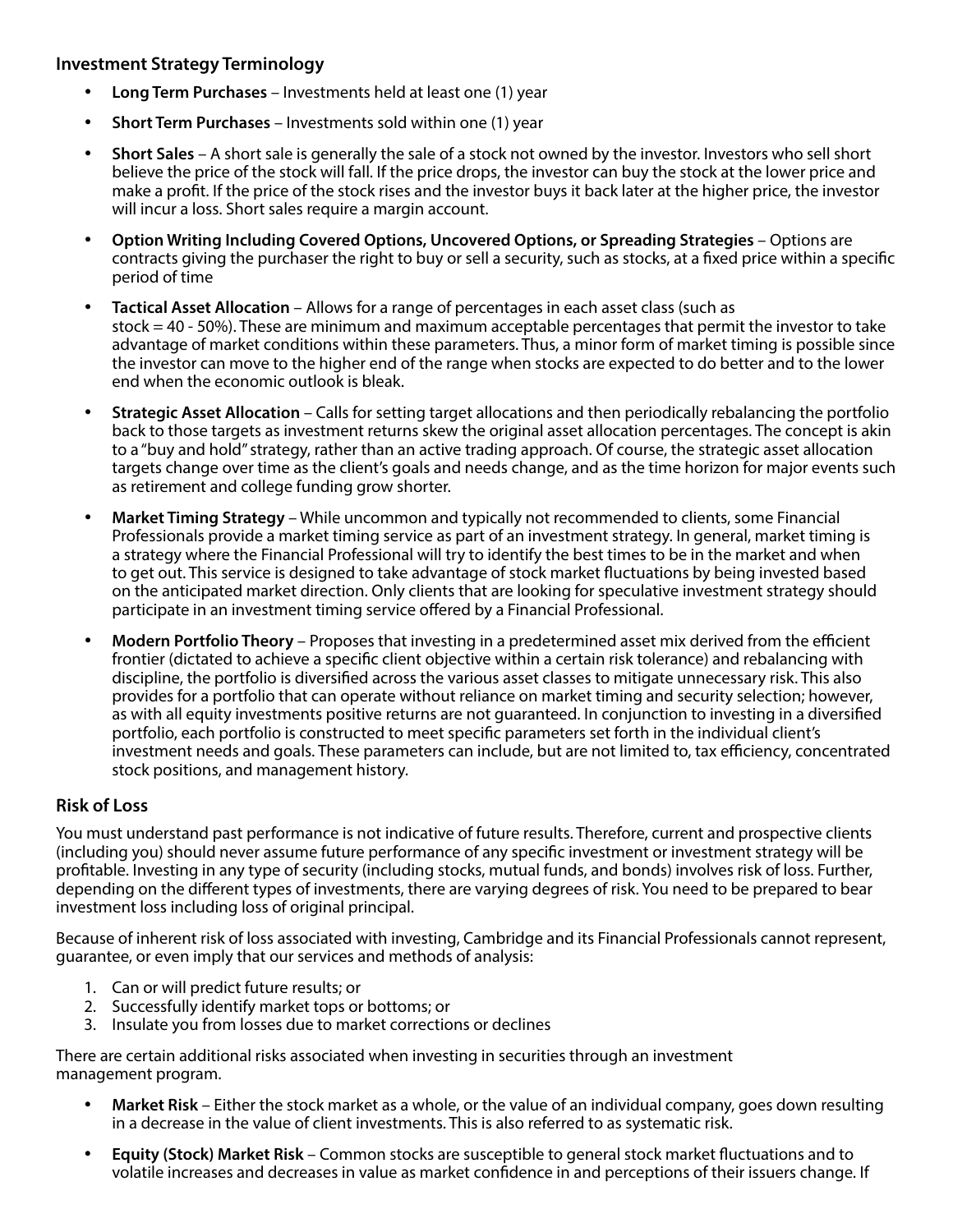you held common stock, common stock equivalents, of any given issuer, you would generally be exposed to greater risk than if you held preferred stocks and debt obligations of the issuer.

- **Company Risk** When investing in stock positions, there is always a certain level of company industry specific risk that is inherent in each investment. This is also referred to as unsystematic risk and can be reduced through appropriate diversification. There is the risk that the company will perform poorly or have its value reduced based on factors specific to the company or its industry. For example, if a company's employees go on strike or the company receives unfavorable media attention for its actions, the value of the company can be reduced.
- **Options Risk** Options on securities can be subject to greater fluctuations in value than an investment in the underlying securities. Purchasing and writing out and call options are highly specialized activities and entail greater than ordinary investment risks.
- **Fixed Income Risk** When investing in bonds, there is the risk that the issuer will default on the bond and be unable to make payments. Further, individuals who depend on set amounts of periodically paid income face the risk that inflation will erode their spending power. Fixed income investors receive set, regular payments that face the same inflation risk.
- **ETF and Mutual Fund Risk** When investing in an ETF or mutual fund, there are additional expenses based on your pro rata share of the ETFs or mutual fund's operating expenses, including the potential duplication of management fees. The risk of owning an ETF or mutual fund generally reflects the risks of owning the underlying securities the ETF or mutual fund holds. Clients will also incur brokerage costs when purchasing ETFs. Leveraged and inverse ETFs are not suitable for all investors and have unique characteristics and risks. Although there are limited occasions where a leveraged or inverse ETF can be useful for some types of investors, it is extremely important to understand that for holding periods longer than a day, these funds may not give you the returns you expect.

### **General Conflicts of Interest**

Certain Financial Professionals have negotiated with custodians to pay for custodial services through a combination of asset based pricing and ticket charges for income securities and certain "ticket charge" mutual funds. As part of this pricing structure, transactions in ETFs, no-transaction fee mutual funds, and equity securities are exempt from ticket charges. This creates a conflict of interest for your Financial Professional if they pay ticket charges as the selection of these funds and fixed income securities subject to a ticket charge, increases costs for your Financial Professional.

Cambridge Financial Professionals receive additional benefits based on their total compensation, which can include but is not limited to, reduced or waived charges for technology, as well as reduced or waived conference attendance charges. This practice represents a conflict of interest in that the Financial Professional has a financial incentive to increase their compensation in pursuit of such benefits.

Principal transactions are generally defined as transactions where a dealer, acting as principal for its own account or the account of an affiliate, buys a security from or sells a security to, a client as opposed to carrying out trades through another broker-dealer. Cambridge executes client orders for certain types of securities on a principal basis in accounts with Cambridge. It is Cambridge's policy that no additional compensation will be charged to a client account due to the implementation of the principal transaction.

Cambridge shares its commissions received with your Financial Professional. Commissions vary from product to product. This presents a conflict of interest as it gives your Financial Professional an incentive to recommend investment products based on the compensation received rather than on your needs. While Cambridge generally shares its commissions received at a standard rate per Financial Professional, in some instances, the percentage of commissions that Cambridge shares with certain Financial Professionals varies depending on the product type involved. This presents a conflict of interest as it gives your Financial Professional an incentive to recommend investment products based on their increased commission payout rather than on your needs.

Cambridge enters into specific arrangements with product sponsors and third parties (collectively referred to as "Approved Product Companies"). Cambridge has entered into various arrangements with some Approved Product Companies referred to as revenue sharing arrangements. Certain product sponsors provide your Financial Professional with economic benefits as a result of your Financial Professional's recommendation or sale of the product sponsors' investments. The economic benefits received can include but are not limited to, financial assistance or the sponsorship of conferences and educational sessions, marketing support, payment of travel expenses, and tools to assist your Financial Professional in providing various services to clients.

Although Cambridge endeavors at all times to put the interest of its clients ahead of its own or those of its officers,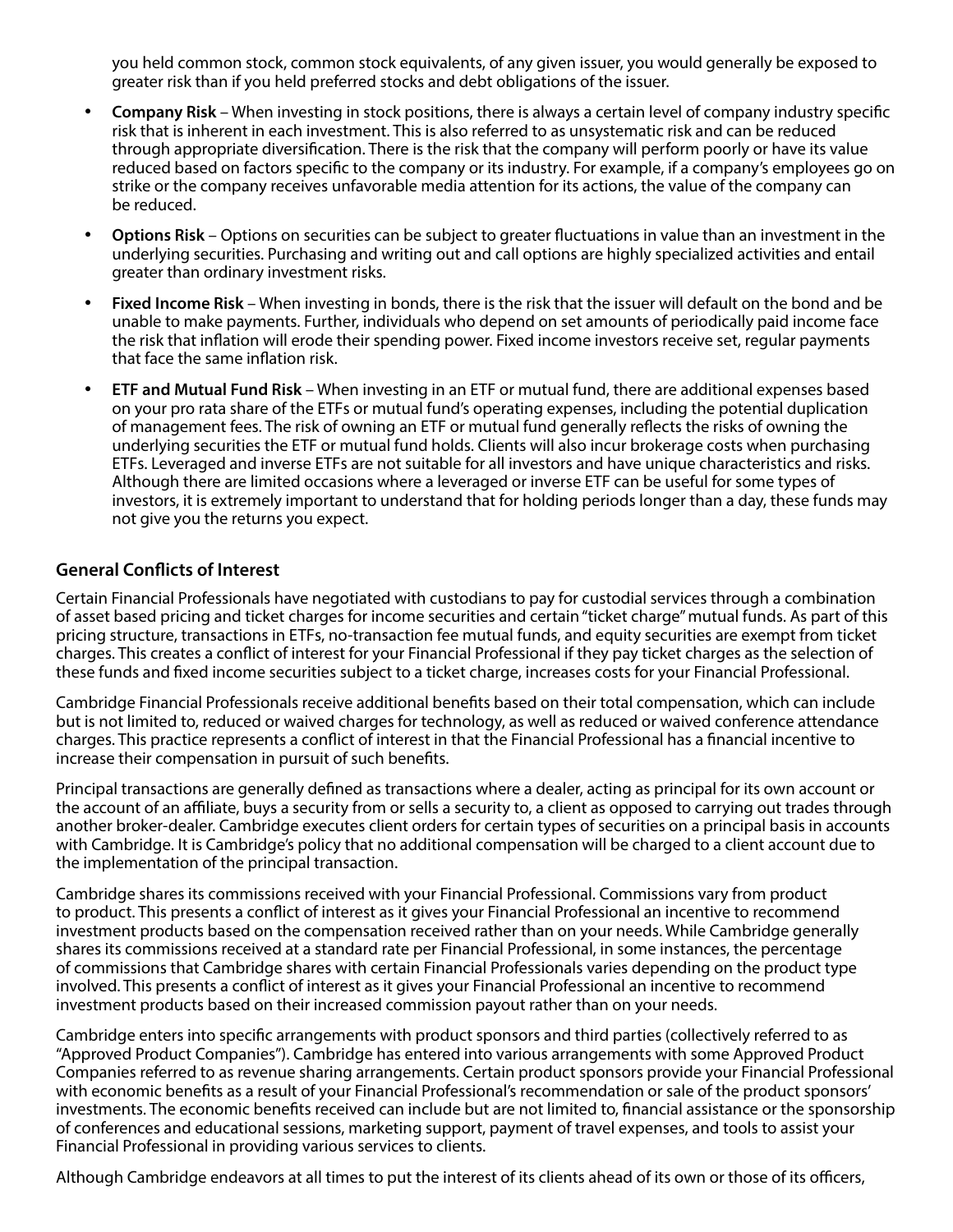directors, or Financial Professionals ("affiliated persons"), these arrangements can affect the judgment of Cambridge or its affiliated person when recommending investment products. These situations present a conflict of interest that can affect the judgment of our affiliated persons. Please review the Revenue Sharing Disclosure in [Appendix A](#page-10-0) within this document. It is also located at [JoinCambridge.com](http://www.joincambridge.com) and available upon written request.

## **FDIC Sweep**

Cambridge provides clients with access to different cash sweep vehicles, including certain money market funds that are used to automatically invest cash balances in your brokerage account awaiting reinvestment. Cambridge receives payments when cash is placed into a money market sweep, or if you simply hold cash in your account outside of a sweep vehicle. This presents a conflict for Cambridge due to the financial benefit that is received by Cambridge. Cambridge does not share any portion of this compensation with your Financial Professional. Money market funds can lose value and have done so in the past. It is important to discuss your options with your Financial Professional as they can help determine the right sweep option for you.

Included in the cash sweep vehicles, Cambridge offers a core account sweep feature. This feature sweeps cash balances pending reinvestment in eligible brokerage accounts to and from an investment account to a sweep account on a daily basis. The swept balances will immediately begin earning interest in a Federal Deposit Insured Corporation ("FDIC") insured multi bank account program ("Program"). FDIC sweep programs offer greater safety and generally greater liquidity, with the exception of cash, than other options available to Cambridge clients. The FDIC insures traditional bank/deposit accounts, such as checking or savings accounts, or certificates of deposit ("CDs"). Each account is insured up to \$250,000 for each category of legal ownership. For all eligible accounts, deposits are held at a network of multiple banks, and insurance is currently a cumulative \$1.5 million (\$3 million for joint accounts).

As required by federal banking regulations, each Program Bank has reserved the right to require seven (7) calendar days prior notice before permitting a withdrawal of any Program Deposits. So long as this right is not exercised, your ability to access funds, including the ability to write checks against your account, should not be impacted.

Available cash in eligible brokerage accounts are deposited through a Program into interest-bearing deposit accounts at one or more FDIC-insured depository institutions set forth in the list of depository institutions participating in the Program ("Program Banks"). Cash balances, including those deposited in a Program, are subject to Cambridge fees.

If a Program is selected for your account, cash balances will be deposited with participating Program Banks. You are not required to select this option and can choose any cash sweep option you prefer that is available to your account. There are other transactional cash options available to you, including (1) sweeping into one of other available uninsured money funds where funds may not be immediately available to you, (2) choosing no sweep option, with the cash held in the NFS or Pershing account earning no interest, where funds are available upon request, or (3) trading into another possibly uninsured cash position where funds are not immediately available. Returns to you for these other options that pay interest are higher than returns earned in the Program. You will make your selection as to how your cash balances will be handled, at the time of account opening, through your account opening documents. If you do not choose a cash sweep option, and if your account is eligible for FDIC insurance, a Program will be used for your account. If your account is not eligible for FDIC insurance, the Federated Government Reserves Money Market Fund will be used for your Pershing account and Fidelity Government Capital Reserves will be used for your NFS account.

It is important to understand that the cash balance held in your account(s) by NFS or Pershing that is not in a Program is not FDIC insured. However, it is covered by SIPC up to certain limits. For more information about SIPC coverage, please visit [www.sipc.org.](http://www.sipc.org) Not all broker-dealers offer FDIC insured bank deposit sweep vehicles or have the same access and features.

Cash balances held at Program Banks receive a lower interest rate than the prevailing interest rates paid in other interest bearing accounts, including money market funds.

Cambridge receives a fee from each Program Bank that participates in a Program. The interest rate payable to clients is based on the amounts paid by the Program Banks to Cambridge less a fee retained by Cambridge which in no event exceeds Fed Funds + 0.5% on an annualized basis. Cambridge earns the fee from the participating Program Banks for administration of the Program. In our discretion, we will reduce our fee. The amount of the reduction will vary client by client and Financial Professional by Financial Professional. The fee will also vary from Program Bank to Program Bank. The amount of interest paid on deposits will affect the fee we receive. The fee that Cambridge receives differs between clients who use NFS as their clearing firm and from those who use Pershing. The fee that Cambridge receives is higher than the interest rate payable to clients and any increase in the fee that Cambridge chooses to receive will decrease the amount of the payable interest to the client.

Cambridge partners with StoneCastle Insured Sweep LLC and Total Bank Solutions ("Program Administrators") to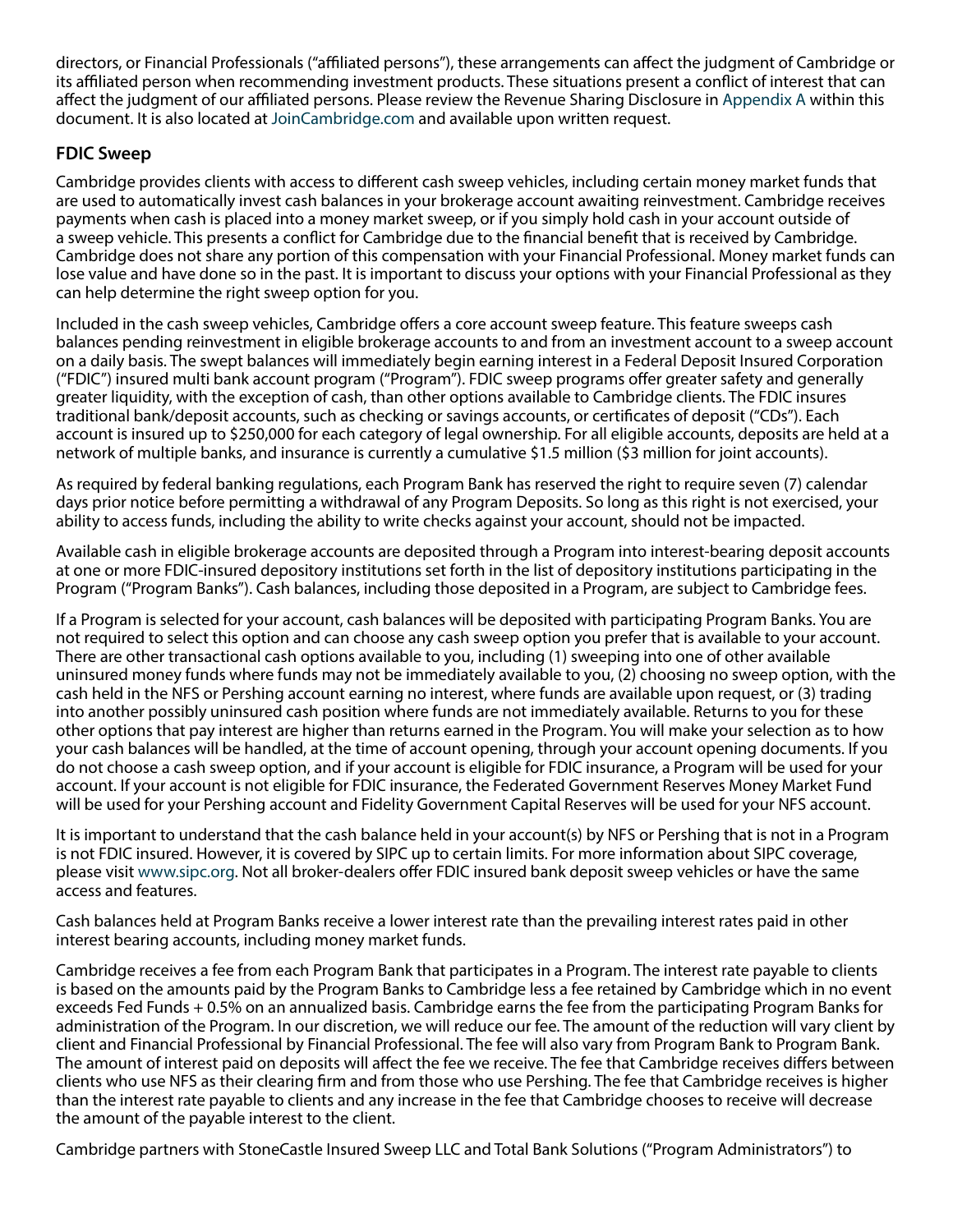monitor and maintain deposits, directed by them, at each Bank under \$250,000 limits. Additionally, Cambridge has alerts that notify us of accounts that exceed the \$1.5 million Program limits. However, any deposits (including CDs) that you maintain in the same insurable capacity directly with a Program Bank, or through an intermediary (such as us or another broker), will be aggregated with deposits in your Deposit Accounts at such Program Bank for purposes of the Maximum Deposit Amount. You are responsible for monitoring the total amount of deposits that you have with each Program Bank, including an Excess Deposit Bank, in order to determine the extent of FDIC deposit insurance coverage available to you. For more information on the Maximum Deposit Amount and the Excess Deposit Bank, refer to the [Cambridge Investment Research, Inc. Insured Bank Deposit Program Disclosure Document.](https://www.joincambridge.com/information-for-investors/investor-resources/cambridge-disclosures/)

In addition to Cambridge's fee, NFS, Pershing, and the Program Administrators will receive fees for recordkeeping and administrative services from each Program Bank.

The use of a Program along with other sweep options creates a conflict of interest due to the financial benefits for Cambridge, clearing firms NFS and Pershing, as well as the Program Banks. The revenue for Cambridge that is generated from a Program is greater than other sweep options currently available to you. Therefore, Cambridge has an incentive to place your cash in a sweep program(s). Even though these payments are not shared with your Financial Professional, the receipt of these additional payments create a conflict of interest because of the increased compensation to Cambridge.

For help with understanding the best option for your account, please contact your Financial Professional.

### **Financial Professionals Other Business Activities**

Financial Professionals that are accountants or lawyers can refer you to their accounting or law firms. Clients are not obligated in any manner to use these services, outside services, or any accounting or law firm recommended by a Financial Professional. Cambridge does not provide any tax or legal advice.

**[See Following Pages for Appendices]**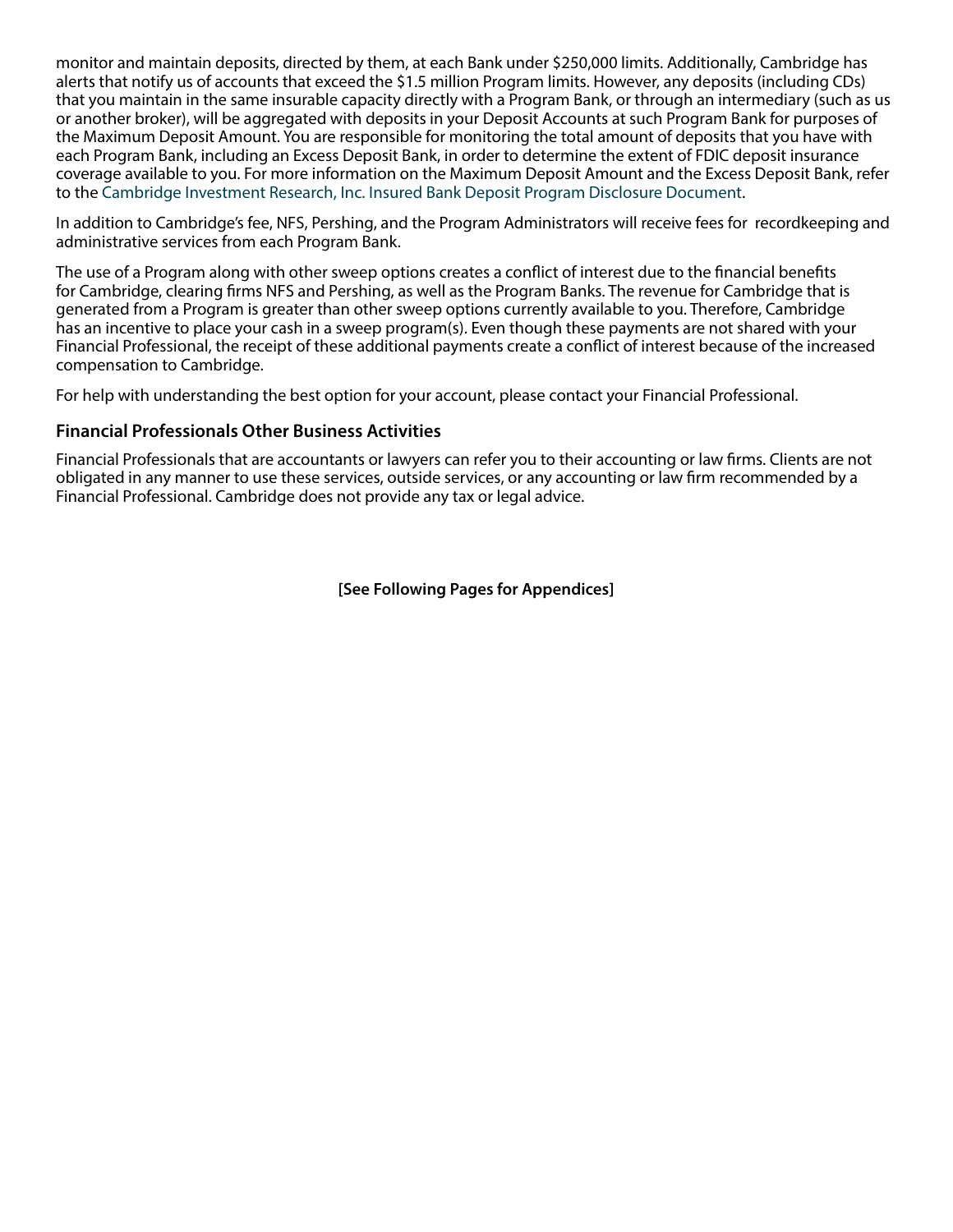# <span id="page-10-0"></span>Revenue Sharing Disclosure

#### CAMBRIDGE INVESTMENT RESEARCH, INC. AND CAMBRIDGE INVESTMENT RESEARCH ADVISORS,INC. REVENUE SHARING DISCLOSURE

Cambridge Investment Research, Inc. (CIR) and its affiliates, including Cambridge Investment Research Advisors, Inc. (CIRA) (hereinafter, collectively referred to as "Cambridge") offer a wide variety of products and programs including mutual funds, annuities, life insurance, and investment wrap programs. Collectively, we refer to the companies through which these programs are offered as Approved Product Companies. Cambridge has entered into various arrangements with some Approved Product Companies, referred to as revenue sharing arrangements. Although Cambridge endeavors at all times to put the interest of its clients ahead of its own or those of its officers, directors, or financial professionals ("affiliated persons"), these arrangements could affect the judgment of Cambridge or its affiliated persons when recommending investment products. Because these situations present a conflict of interest that may affect the judgment of our affiliated persons, Cambridge believes it is important that you are aware of our revenue sharing arrangements when you and your financial professional evaluate your investment options.

Because there are thousands of investment choices for sale, Cambridge has established the Investment Alliance Program, through which it will have revenue sharing arrangements with a select group of Approved Product Companies that offer a broad spectrum of products. These Approved Product Companies participate in activities that are designed to help facilitate the distribution of their products. Approved Product Companies participating in the Investment Alliance Program will have greater access to our financial professionals through marketing activities, training, and other educational presentations so that our financial professionals can better serve their clients.

Investment Alliance Available Product Companies make additional payments to Cambridge to participate in this program. These payments can originate from the Company's distributor, its investment advisor, and/or other related entities. Certain Investment Alliance Available Product Companies may make this payment from investment assets, while others may not. While the revenue sharing arrangements with each Approved Product Company may vary, Cambridge typically receives a flat fee, payment based on sales, or payment based on assets under management.

**Investment Companies**: Fees and expenses charged by investment company securities are available in each investment company security's prospectus. While not an exhaustive list, an example of these fees and expenses are mutual fund sales loads and surrender charges, variable annuity fees and surrender charges, and IRA and qualified retirement plan fees. In addition, certain mutual fund companies, as outlined in the fund's prospectus, pay 12b-1 and sub-TA fees. These fees come from fund assets, therefore, indirectly from client assets. With your managed account, 12b-1 (marketing and distribution) fees and trail earned will be credited to your account at the clearing firm whenever possible. When 12b-1 fees and trails received are not credited to your account, the investment advisor fee will be lowered, or offset by that amount. While the revenue sharing agreements with each investment company may vary, each fund family may pay up to 25 bps (0.25%) of the gross amount of sale, as well as up to 4 bps (0.04%) annually of the assets held at each fund family. In addition, Approved Product Companies may make payments to Cambridge or its affiliates to support and participate in marketing and educational efforts, such as conferences and seminars. Participating fund families may also be subject to certain minimum payments each year in conjunction with the program if minimum amounts of sales or assets are not met, and they may also make additional payments to Cambridge for attendance at various educational meetings hosted by Cambridge throughout the year.

The following is a list of mutual fund companies that participate in the revenue sharing programs with Cambridge:

American Funds Bluerock Capital Griffin Capital CION Securities, LLC FS Investments Russell Investment Group

**Alternative Investments:** Cambridge offers, through its financial professionals, many alternative investment products, including direct participation programs (DPPs), real estate investment trusts (REITs), managed futures, limited partnerships (LPs), 1031 exchanges, precious metals, BDCs, and private equity. While the revenue sharing agreements with each alternative investment company may vary, we may receive up to 150 bps (1.5%) of the gross amount of sale for these products, or up to 25 bps (0.25%) of the gross amount of sale for managed futures products. Providers of alternative investment products also make payments to Cambridge or its affiliates to support and participate in marketing and educational efforts, such as conferences and seminars.

The following is a list of alternative investment companies that participate in the revenue sharing programs with Cambridge:

| Altegris Investments            | Keystone                      |
|---------------------------------|-------------------------------|
| Blackcreek                      | LaSalle Investment Management |
| <b>Blackstone</b>               | <b>MDS</b>                    |
| <b>Bluerock Capital Markets</b> | Mewbourne                     |
| CIM Group                       | Owlrock                       |
| CNL Group, Inc.                 | <b>Salient Partners</b>       |
|                                 |                               |

Cambridge Investment Research, Inc. Cambridge\_RevenueSharingDisclosure\_073118.5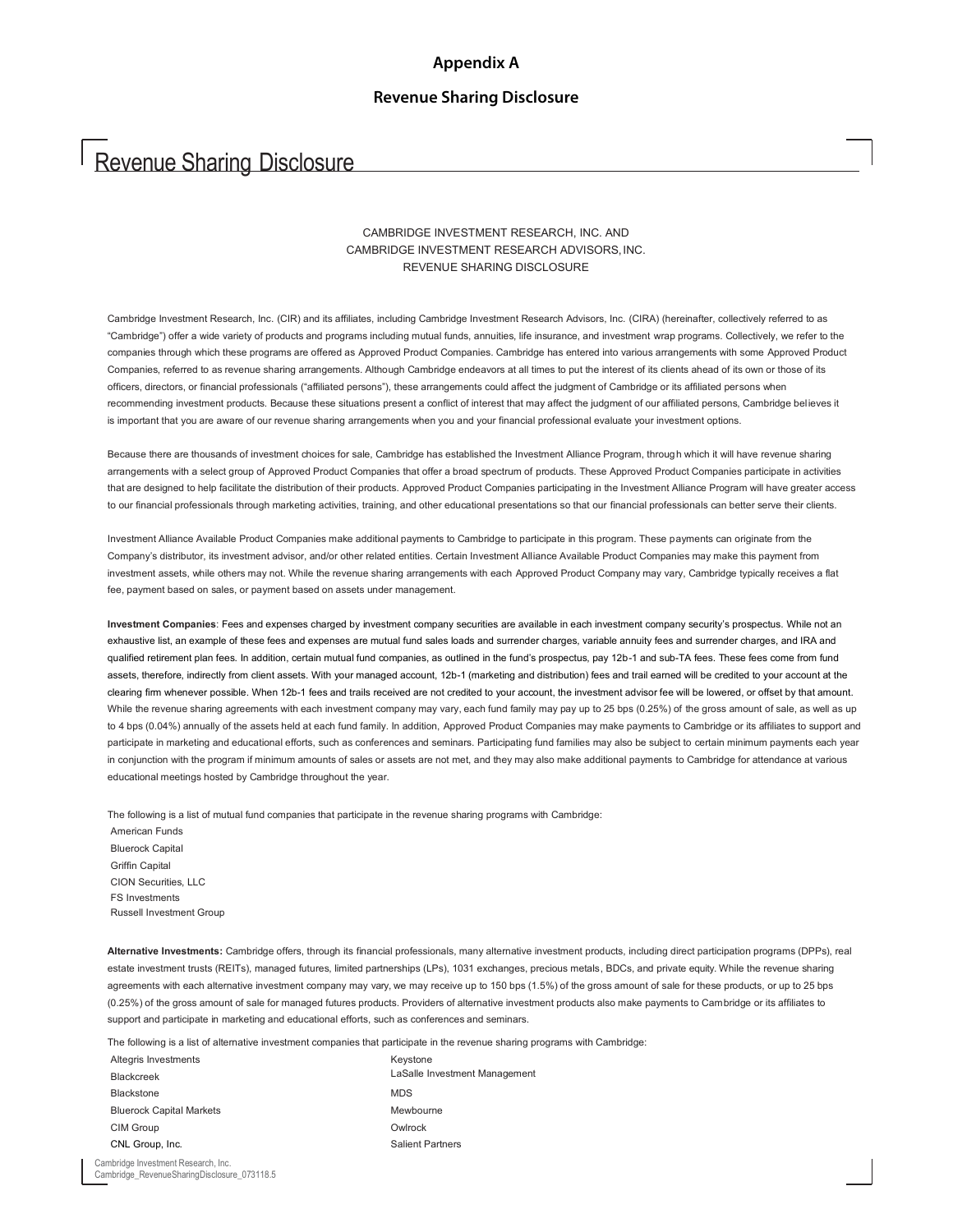| <b>DWS</b>                       | SmartStop   |
|----------------------------------|-------------|
| <b>FS</b> Investment             | Salient Par |
| Griffin Capital                  | Starwood L  |
| Hines                            | US Energy   |
| <b>Infinity Capital Partners</b> |             |
| Inland Securities Corporation    |             |

**SmartStop** Salient Partners Starwood LLC

**Third-party Managers:** Cambridge and/or its financial professionals may receive reimbursements, marketing and distribution allowances, due diligence fees, or other compensation based on deposits and/or assets under management directly from third-party asset manager program sponsors (collectively "Third-party Managers") for the costs of marketing, distribution, business and client development, educational enhancement, and/or due diligence reviews incurred by Cambridge and/or the financial professional relating to the promotion or sale of the Third-party Manager's products or services. Cambridge financial professionals may receive asset-based fees in their capacity as a financial professional or solicitor, as well as reimbursements or marketing allowances for marketing expenses and due diligence trip costs incurred by the financial professional.

While the arrangements Cambridge has with each sponsor varies, a third-party manager may pay Cambridge up to 15 bps (0.15%) of new assets under management (received quarterly in arrears), as well as up to 75 bps (0.75%) annually for the first \$2 million of current assets under management and 100 bps (1%) annually for any current assets under management over \$2 million, which is part of the advisory fee charged to client.

The following is a list of Third-Party Money Managers that participate in the revenue sharing programs with Cambridge:

AssetMark Frontier Asset Management Institute for Wealth Management Integrated Capital Partners Lockwood Advisors (Pershing) Schwab. AP SEI

**Insurance Carriers:** Revenue sharing agreements with each insurance company may vary ranging from 5 bps up to 100 bps (1.00%) of the gross amount of insurance and/ or annuity product sales. Providers of insurance and/or annuity products may also make payments to Cambridge or its affiliates to support and participate in marketing and educational efforts, such as conferences and seminars.

> Protective Life **Prudential Sammons** Security Benefit

The following is a list of insurance companies that participate in the revenue sharing programs with Cambridge:

| <b>Advisor Affiliates</b> | Eagle Life                  | <b>Protective Life</b> |
|---------------------------|-----------------------------|------------------------|
| Advisor Excel             | Financial Independent Group | <b>Prudential Sar</b>  |
| <b>Advisor Resource</b>   | <b>Great American</b>       | <b>Security Bene</b>   |
| Allianz                   | Integrity                   | Transamerica           |
| American First Financial  | Jackson National            | TruChoice              |
| American Equity           | Lafayette                   |                        |
| American General          | Lincoln                     |                        |
| Ameritas                  | Mass Mutual                 |                        |
| Ash Brokerage             | Midland                     |                        |
| Athene                    | Mutual of Omaha             |                        |
| AXA                       | Nationwide                  |                        |
| <b>Brighthouse</b>        | North American              |                        |
| CreativeOne (CMIC)        | Pacific Life                |                        |
| Crump                     | Principal                   |                        |
| Cuna                      |                             |                        |
| Delaware Life             |                             |                        |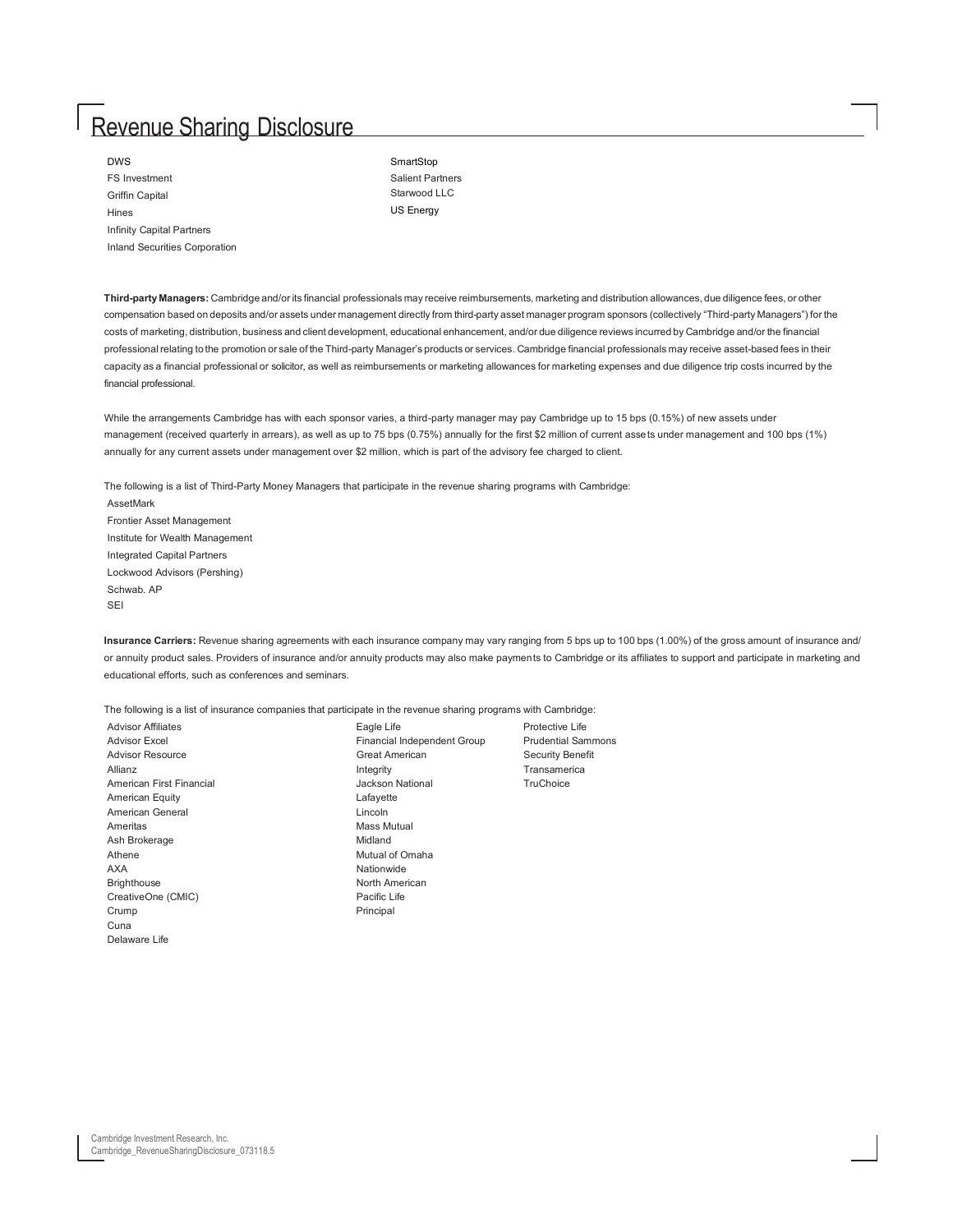**Other Compensation and Reimbursements:** Approved Product Companies may invite Cambridge's financial professionals and/or clients to training and educational meetings, conferences, and seminars. Approved Product Companies typically reimburse Cambridge or financial professionals for the expenses incurred, within the industry rules, as a result of attending these events. Please consult your product's prospectus for specific details. If you attend training or educational meetings with your financial professional and a representative of an Approved Product Company is in attendance, you should assume that the Approved Product Company paid or reimbursed Cambridge or your financial professional for some or all of the cost of the meeting.

Approved Product Companies may provide your financial professional with economic benefits as a result of your financial professional's recommendation or sale of the product sponsors' investments. The economic benefits received can include but are not limited to, financial assistance or the sponsorship of conferences and educational sessions, marketing support, payment of travel expenses, and tools to assist your financial professional in providing various services to clients. These economic benefits may be received directly by your financial professional or indirectly through Cambridge who have entered into specific arrangements with product sponsors. These economic benefits could influence your financial professional to recommend certain products/programs over others.

The method of calculation and the amount of revenue sharing paid by each company may vary and is subject to change or renegotiation at any time. These revenue sharing payments are in addition to commissions, 12b-1 fees, and any other fees and expenses (including due diligence fees) usually disclosed in a fund's prospectus fee table or statement of additional information.

Consistent with prudent product approval practices, Cambridge conducts or causes to be conducted a due diligence analysis of these Approved Product Companies in making them available to the public through its financial professionals. For conducting this due diligence analysis, Cambridge receives a flat fee of \$7,500 from some of the Approved Product Companies.

Cambridge performs certain administration activities to implement and monitor the trades recommended by strategists and imposes an administration fee to each strategist. Cambridge does have the ability to waive or reduce the administration fee in certain circumstances. This additional compensation is based on the amount of assets invested in the strategist's portfolios. The administration fee does not affect the overall cost to the client.

In certain circumstances, product sponsors or custodians may provide Cambridge or a financial professional with additional revenue sharing or expense reimbursements to aid the financial professional in transfer costs. For example, a custodian may provide up to 15 bps of the financial professional's assets under management and/or cover the cost of transfer fees (typically up to \$150). In most cases, this additional compensation is passed on to the financial professional who may, in turn, use it to assist with expenses or to reimburse their client for costs incurred during a transfer.

The following is a list of additionally categorized investment companies that participate in the revenue sharing programs with Cambridge: Advisor Asset Management - Other Fixed Income Securities - Other Fixed Income Securities - Other Advisor Products/AdvisorSites - Other FMT Solutions - Other Bank of America - Mortgage **First Trust - Other** First Trust - Other Charles Schwab - Custodian **Pershing PAS - Custodian** Pershing PAS - Custodian DailyAccess Corporation - Other TIAA Cref - Other

**ERISA Accounts:** The revenue sharing arrangements outlined above will not be applicable to ERISA accounts where CIRA serves as a fiduciary. There are also some Approved Product Companies that exclude all ERISA accounts from their revenue sharing payments to Cambridge.

It should be noted Cambridge financial professionals are not paid any portion of the revenue received by Cambridge, and they do not receive any additional fee incentives to sell you products of Approved Product Companies in the Investment Alliance Program other than possible ticket charge reduction or waiver, which is available upon request. In addition, most fees received by Cambridge from Investment Alliance Available Product Companies are used to support educational and other developmental programs for Cambridge financial professionals designed to enhance the level of service and assistance you receive. Cambridge financial professionals may receive some reimbursements from Investment Alliance Program Available Product Companies for expenses incurred in connection with continuing training and/or educational meetings, conferences, or seminars for Cambridge financial professionals and/or clients. There are no requirements for financial professionals to offer or sell a service or product of any participating Investment Alliance Program Available Product Company. However, the reduced ticket charges or marketing and educational activities paid for by the Approved Product Companies with revenue sharing could lead financial professionals to focus more on those products that make revenue sharing payments to Cambridge, as opposed to those products that do not make such payments, when recommending products to their clients.

**401k Study Group Disclosure:** Completely separate from the marketing compensation that Cambridge receives, certain financial professionals may receive payments from investment sponsor companies for outside business activities. Financial professionals that manage 401k Study Group, and offer resources and education to registered representatives, may receive compensation from third-party vendors, including investment and insurance companies and third-party mangers, in return for highlighting their product through webinars, video interviews, or website content. The compensation for these services is based on a flat fee for varying levels of sponsorship and is not based, in any way, upon referrals to the sponsor or amount of assets invested with or through the sponsor.

For additional information on a particular product's payment and compensation practices, please see the prospectus, offering documents, or statements of additional information.

Cambridge Investment Research, Inc. Cambridge\_RevenueSharingDisclosure\_073118.5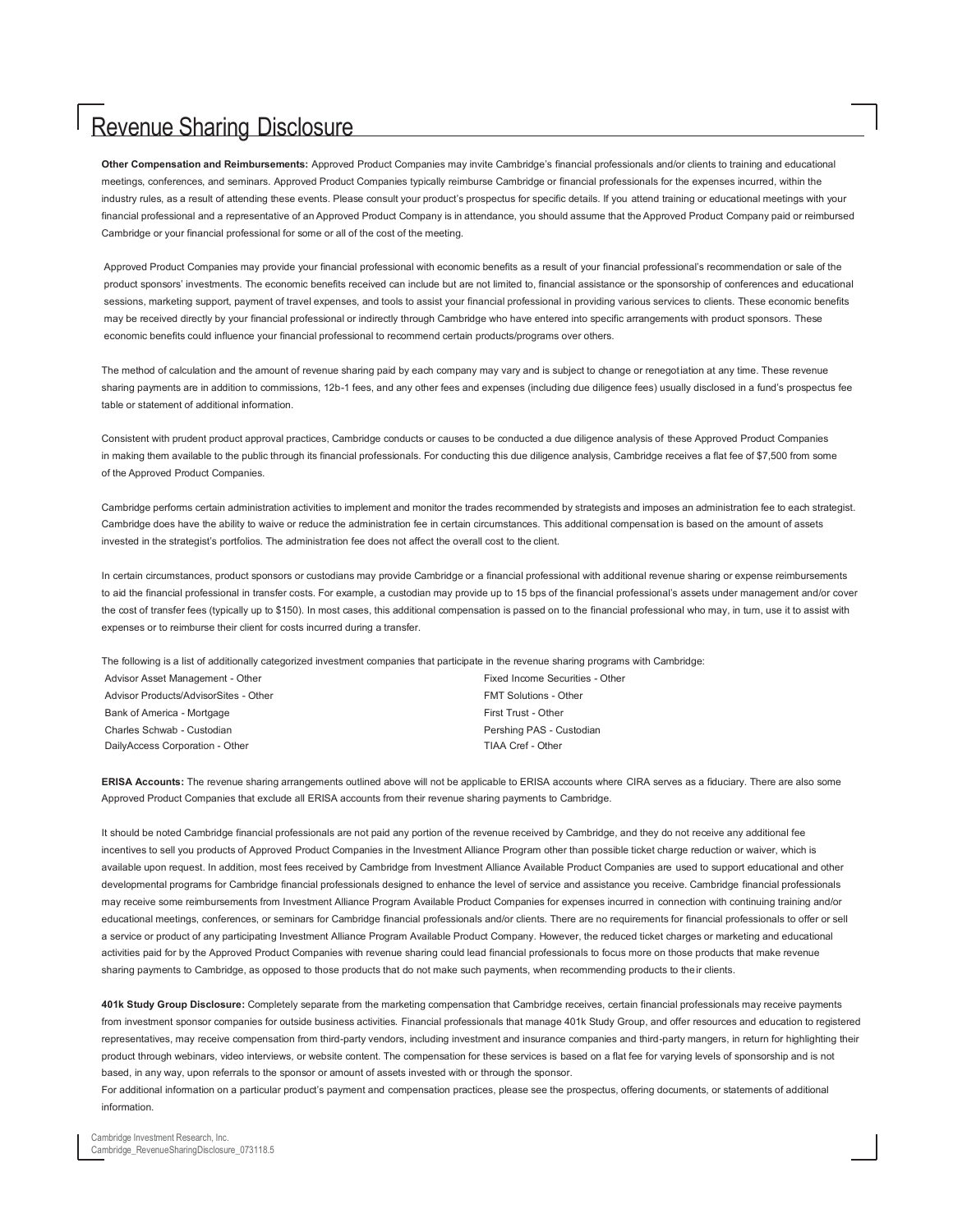#### **Brokerage Custodians**

Cambridge will be paid a ticket charge for each transaction held by Fidelity Clearing & Custody Solutions® (FCCS) and its broker dealer National Financial Services LLC (NFS) or Pershing. Additionally, Cambridge has directed FCCS/NFS and Pershing to mark-up certain non-transaction fees, which Cambridge then receives indirectly from you. These fee mark-ups include the services or activities related to; account inactivity, account maintenance, account termination, bounced checks, check writing and debit card utilization, custody, legal, margin extension and interest, non-purpose loan interest, paper statements and confirmations, postage, reorganization, safekeeping, stop payments, ticket charges, and transfers. This arrangement provides a financial incentive for Cambridge to maintain the relationship with FCCS/NFS and Pershing. In addition, you will incur certain charges, including but not limited to, mutual fund sales loads, 12b-1 fees and surrender charges, IRA and qualified retirement plan fees. These fees and expenses will apply to your account(s) separate from possible advisory fees. Although this retained revenue is not paid to the financial professional servicing your account, this is a conflict of interest because of the additional compensation received by Cambridge.

Cambridge is a participant in Pershing's FUNDVEST® ticket charge program, and NFS' FundsNetwork® ticket charge program. These programs offer select mutual funds to be purchased by clients with no transaction fees ("NTF Shares"). Pershing receives revenue directly from the mutual fund companies that support the FUNDVEST® program. FCCS/NFS receives revenue directly from mutual fund companies that support their FundsNetwork® program. Through formal agreements, Cambridge is eligible to receive revenue sharing participation for assets that are held within these programs. Restrictions may apply in certain situations. Both Pershing's FUNDVEST® and FCCS/NFS' FundsNetwork® can be used in WealthPort® and/or CMAP®. Cambridge also participates in Pershing's LoanAdvance® program and FCCS/NFS' Goldman Sachs Private Bank Select Program. These programs allow clients to access credit in the form of a non-purpose loan. Pershing's Loan Advance Program and FCCS/NFS's Goldman Sachs Private Bank Select Program are not available to clients in CAAP®1 and UMA. In return for assistance in facilitating these programs, Cambridge receives revenue sharing payments. Cambridge's financial professionals do not receive a direct increase or change in compensation for selling mutual funds in Pershing's FUNDVEST® ticket charge program, FCCS/NFS' FundsNetwork® ticket charge program, or for selling Pershing's LoanAdvance® or FCCS/NFS' Goldman Sachs Private Bank Select Program.

Cambridge provides access to various sweep vehicles for Pershing and FCCS/NFS accounts that are used to automatically invest cash balances. Cambridge receives revenue sharing payments based on these balances.

Cambridge clients can choose to loan securities to Pershing or FCCS/NFS by participating in the Cambridge Fully-Paid Lending Program. Clients will maintain full ownership of the securities on loan and may recall the loan at any time. Clients will relinquish their right to exercise voting rights while securities are on loan. Loaned securities will not have SIPC coverage; however, SIPC coverage applies to the cash collateral received for the loaned securities. Clients receive a lending fee based on the relative value of the securities loaned and are subject to change. Cambridge also receives revenue from these fees and even though these payments are not shared with your financial professional, the receipt of these additional payments create a conflict of interest because of the increased compensation to Cambridge.

#### **Cash Sweep Options**

Cambridge provides clients with access to different cash sweep vehicles, including certain money market funds that are used to automatically invest cash balances in your brokerage account awaiting reinvestment. Cambridge receives payments when cash is placed into a money market sweep, or if you simply hold cash in your account outside of a sweep vehicle. This presents a conflict for Cambridge due to the financial benefit that is received by Cambridge. Cambridge does not share any portion of this compensation with your financial professional. Money market funds can lose value and have done so in the past. It is important to discuss your options with your financial professional as they can help determine the right sweep option for you.

Included in the cash sweep vehicles, Cambridge offers a core account sweep feature. This feature sweeps cash balances pending reinvestment in eligible brokerage accounts to and from an investment account to a sweep account on a daily basis. The swept balances will immediately begin earning interest in a Federal Deposit Insured Corporation ("FDIC") insured multi bank account program ("Program"). FDIC sweep programs offer greater safety and generally greater liquidity, with the exception of cash, than other options available to Cambridge clients. The FDIC insures traditional bank/deposit accounts, such as checking or savings accounts, or certificates of deposit (CDs). Each account is insured up to \$250,000 for each category of legal ownership. For all eligible accounts, deposits are held at a network of multiple banks, and insurance is currently a cumulative \$1.5 million (\$3 million for joint accounts).

As required by federal banking regulations, each Program Bank has reserved the right to require seven (7) calendar days prior notice before permitting a withdrawal of any Program Deposits. So long as this right is not exercised, your ability to access funds, including the ability to write checks against your account, should not be impacted.

Available cash in eligible brokerage accounts are deposited through a Program into interest-bearing deposit accounts at one or more FDIC-insured depository institutions set for in the list of depository institutions participating in the Program ("Program Banks"). Cash balances, including those deposited in a Program, are subject to Cambridge Investment Research Advisors, Inc., advisory fees or other asset-based fees, and includes such cash balances in its calculation of the fees payable by the client for investment advisory services.

If a Program is selected for your account, cash balances will be deposited with participating Program Banks. You are not required to select this option and can choose any cash sweep option you prefer that is available to your account. There are other transactional cash options available to you, including: (1) sweeping into one of other available uninsured money funds where funds may not be immediately available to you, (2) choosing no sweep option, with the cash held in the FCCS/NFS or Pershing account earning no interest, where funds are available upon request, or (3) trading into another possibly uninsured cash position where funds are not immediately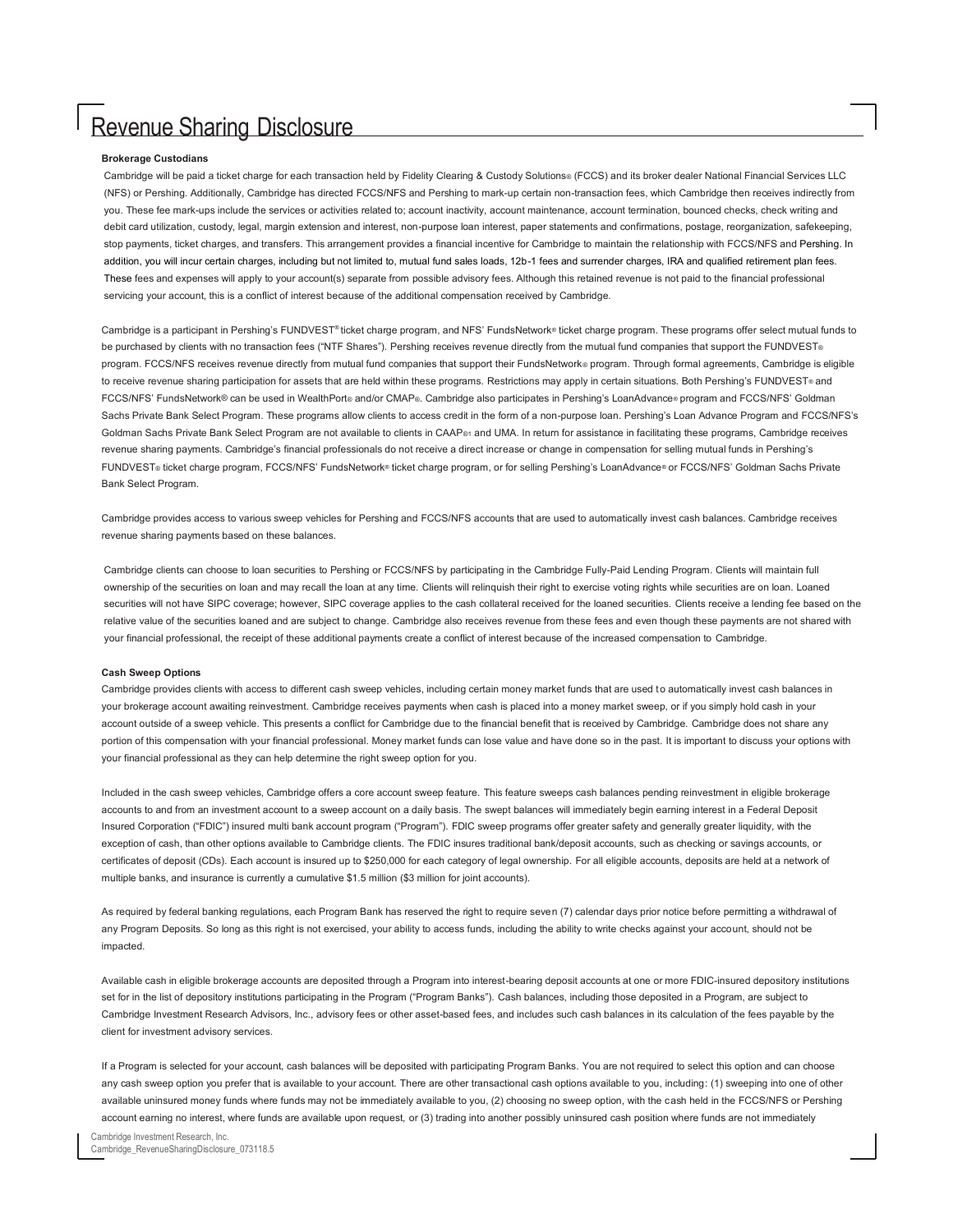available. Returns to you for these other options that pay interest are higher than returns earned in the Program. You will make your selection as to how your cash balances will be handled, at the time of account opening, through your account opening documents. If you do not choose a cash sweep option, and if your account is eligible for FDIC insurance, a Program will be used for your account. If your account is not eligible for FDIC insurance, the Federated Government Reserves money market fund will be used for your Pershing account and Fidelity Government Capital Reserves will be used for your FCCS/NFS account.

It is important to understand that the cash balance held in your account(s) by FCCS/NFS or Pershing that is not in a Program is not FDIC insured. However, it is covered by SIPC up to certain limits. For more information about SIPC coverage, please visit www.sipc.org. Not all broker-dealers offer FDIC insured bank deposit sweep vehicles or have the same access and features.

Cash balances held at Program Banks receive a lower interest rate than the prevailing interest rates paid in other interest bearing accounts, including money market funds.

Cambridge receives a fee from each Program Bank that participates in a Program. The interest rate payable to clients is based on the amounts paid by the Program Banks to Cambridge less a fee retained by Cambridge which in no event exceeds Fed Funds + 0.5% on an annualized basis. Cambridge earns the fee from the participating Program Banks for administration of the Program. In our discretion we will reduce our fee. The amount of the reduction will vary client-by-client and financial professional-by-financial professional. The fee will also vary from Program Bank-to-Program Bank. The amount of interest paid on deposits will affect the fee we receive. The fee that Cambridge receives differs between clients who use FCCS/NFS as their clearing firm from those who use Pershing. The fee that Cambridge receives is higher than the interest rate payable to clients and any increase in the fee that Cambridge chooses to receive will decrease the amount of the payable interest to the client.

Cambridge partners with StoneCastle Insured Sweep LLC and Total Bank Solutions ("Program Administrators") to monitor and maintain deposits, directed by them, at each Bank under the \$250,000 limits. Additionally, Cambridge has alerts that notify us of accounts that exceed the \$1.5 million Program limits. However, any deposits (including CDs) that you maintain in the same insurable capacity directly with a Program Bank, or through an intermediary (such as us or another broker), will be aggregated with deposits in your Deposit Accounts at such Program Bank for purposes of the Maximum Deposit Amount. You are responsible for monitoring the total amount of deposits that you have with each Program Bank, including an Excess Deposit Bank, in order to determine the extent of FDIC deposit insurance coverage available to you. For more information on the Maximum Deposit Amount and the Excess Deposit Bank, refer to the Cambridge Investment Research, Inc. Insured Bank Deposit Program Disclosure Document, (www.joincambridge.com/information-for-investors/investor-resources/cambridge-disclosures/).

In addition to Cambridge's fee, FCCS/ NFS, Pershing and the Program Administrators will receive fees for record-keeping and administrative services from each Program Bank.

The use of a Program along with other sweep options creates a conflict of interest due to the financial benefits for Cambridge, clearing firms FCCS/NFS and Pershing, as well as the Program Banks. The revenue for Cambridge that is generated from a Program is greater than other sweep options currently available to you. Therefore, CIRA has an incentive to place you cash in a sweep program(s). Even though these payments are not shared with your financial professional, the receipt of these additional payments create a conflict of interest because of the increased compensation to Cambridge.

For help with understanding the best option for your account, please contact your financial professional.

1CAAP® is a registered mark of Cambridge Investment Research, Inc. for its program for investment managers. Securities offered through Cambridge Investment Research, Inc., a broker-dealer, member FINRA/SIPC, and investment advisory services offered through Cambridge Investment Research Advisors, Inc., a Registered Investment Adviser. Both are wholly-owned subsidiaries of Cambridge Investment Group, Inc. For financial professional use only. V.CIR.0620-1931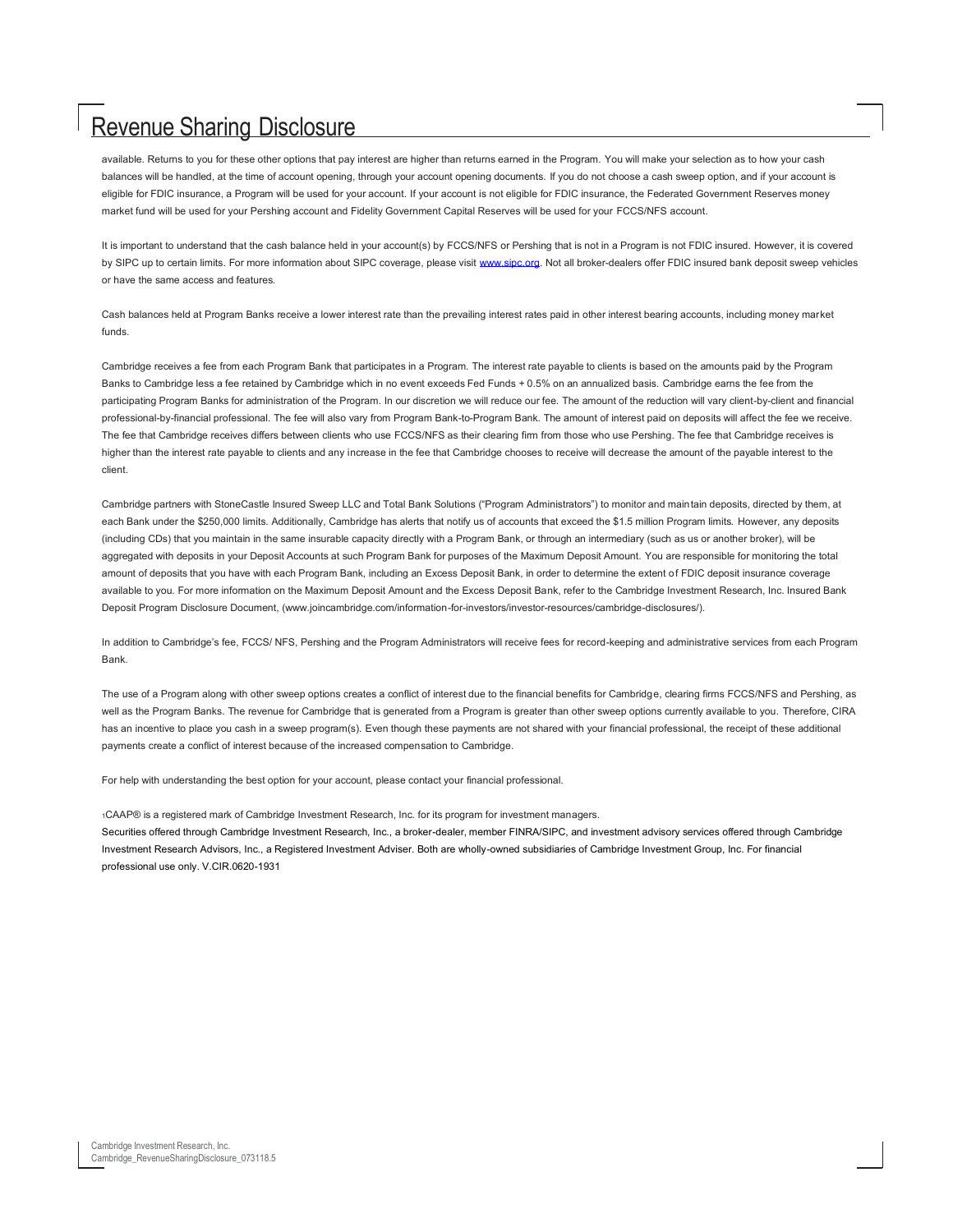## **Appendix B**

## **Pershing Ancillary Charges**

<span id="page-15-0"></span>

| <b>Account or Service</b>                                                             | <b>Fee Amount</b>                                                                                | Frequency         | Included in<br><b>WealthPort</b> <sup>®</sup><br>Program Fee |
|---------------------------------------------------------------------------------------|--------------------------------------------------------------------------------------------------|-------------------|--------------------------------------------------------------|
| Inactivity fee - standard (retail accounts custodial fee)**                           | \$35.00                                                                                          | Annual            |                                                              |
| Inactivity fee - accounts with mutual funds only<br>(retail accounts custodial fee)** | \$17.50                                                                                          | Annual            |                                                              |
| Paper statement surcharge**                                                           | \$1.00                                                                                           | Per statement     | $No - $0.75$                                                 |
| Paper trade confirmation surcharge**                                                  | \$1.00                                                                                           | Per trade confirm | $No - $0.75$                                                 |
| 529 annual maintenance fee (pass through from<br>American Funds)***                   | \$10.00                                                                                          | Annual            |                                                              |
| 529 set up fee (pass through from American Funds)***                                  | \$10.00                                                                                          | One time          |                                                              |
| 529 transfer fee                                                                      | \$95.00                                                                                          | Per 529 transfer  |                                                              |
| Cost basis fee - basic                                                                | \$1.00 for accounts with less<br>than \$50,000. No charge for<br>accounts greater than \$50.000. | Per month         | X                                                            |
| DRS transfer**                                                                        | \$10.00                                                                                          | Per DRS transfer  |                                                              |
| Legal transfer fee/GNMA bond transfer**                                               | \$135.00                                                                                         | Per transfer      |                                                              |
| Outgoing transfer fee - retail accounts**                                             | \$125.00                                                                                         | Per transfer      |                                                              |
| Tax and year-end statement (TYES)**                                                   | \$1.00                                                                                           | Per statement     | Χ                                                            |
| UBTI tax filing fee**                                                                 | \$200.00                                                                                         | Annual            |                                                              |
| Year-end account report**                                                             | \$3.00 plus postage/handling                                                                     | Annual            |                                                              |

| <b>Retirement Account Fees</b>                                                                                                                    |                              |                                                     |   |
|---------------------------------------------------------------------------------------------------------------------------------------------------|------------------------------|-----------------------------------------------------|---|
| IRA, Roth IRA, 5305-SEP, and Education IRA<br>maintenance fee**                                                                                   | \$43.50                      | Annual                                              | X |
| IRA maintenance fee - mutual fund only IRA**                                                                                                      | \$12.50                      | Annual                                              | X |
| Conversion from regular IRA to mutual fund only IRA**                                                                                             | \$50.00                      | Per conversion                                      |   |
| 403(b)(7), SIMPLE IRA Plan, Prototype SEP IRA<br>maintenance fee**                                                                                | \$58.50                      | Due at account set<br>up and annually<br>thereafter | X |
| Pershing Individual 401(k), Simplified 401(k), Simplified<br>Profit Sharing, and Simplified Money Purchase Plan<br>maintenance fee**              | \$75.00                      | Due at account set<br>up and annually<br>thereafter | X |
| Qualified Retirement Plans (QRPs) - Pershing Flexible is<br>401(k), Flexible Profit Sharing and Flexible Money<br>Purchase Plan maintenance fee** | \$125.00                     | Due at account set<br>up and annually<br>thereafter | X |
| Termination fee (retirement accounts)**<br>\$43.50 annual IRA maintenance fee                                                                     | \$143.50 (\$100 termination) | Closure of account                                  |   |

| Cash Management Services<br>ATM/Debit Card |          |        |
|--------------------------------------------|----------|--------|
| l Corestone Silver Plus**                  | \$50.00  | Annual |
| l Corestone Gold**                         | \$100.00 | Annual |
| Corestone Platinum**                       | \$150.00 | Annual |
| Corestone Gold Corporate**                 | \$150.00 | Annual |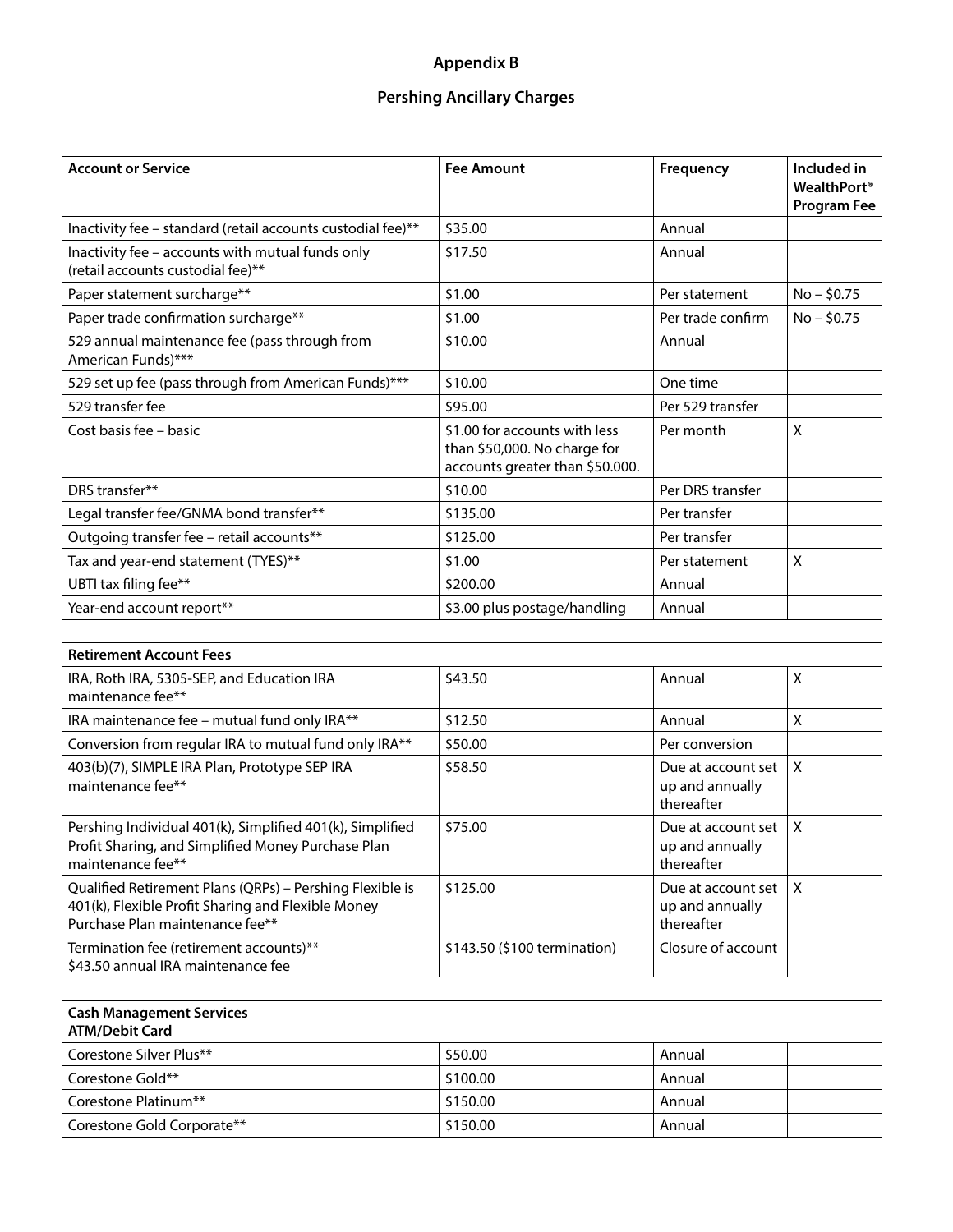| Corestone Platinum Corporate**                                                | \$250.00                | Annual          |
|-------------------------------------------------------------------------------|-------------------------|-----------------|
| ATM out-of-network surcharge fee (ATM not on PNC Bank<br>or Allpoint network) | Various                 |                 |
| Visa paid draft copy**                                                        | \$2.50                  | Per draft copy  |
| Foreign transaction (Visa fee for transactions outside U.S)                   | 1% of the transaction   | Per transaction |
| Cash advance fee (non-ATM)**                                                  | 0.25% or \$2.50 minimum | Per transaction |
| Overnight debit card fee**                                                    | \$25.00                 | Per request     |

| Checking                                                               |                                                                                                                   |
|------------------------------------------------------------------------|-------------------------------------------------------------------------------------------------------------------|
| Corestone personal checks - initial order**                            | No charge                                                                                                         |
| Corestone personal checks reorder for Silver and<br>Silver Plus**      | \$12.50 per Reorder                                                                                               |
| Corestone personal checks reorder for Gold and<br>Corporate Gold**     | \$10.00 per reorder                                                                                               |
| Corestone personal checks reorder Platinum and<br>Corporate Platinum** | \$7.50 per reorder                                                                                                |
| Corestone carbon copy checks - initial order**                         | \$15.00                                                                                                           |
| Corestone carbon copy checks - reorder checks**                        | \$25.00 per reorder                                                                                               |
| Corestone business check - initial order**                             | \$50.00 - One time purchase<br>includes business binder,<br>business register, deposit<br>tickets, and 252 checks |

| <b>Checks</b>                                          |                     |                                              |
|--------------------------------------------------------|---------------------|----------------------------------------------|
| Corestone business check – reorder checks**            | \$40.00 Per reorder |                                              |
| Corestone business check binder – reorder**            | \$20.00             | Per reorder                                  |
| Corestone returned check fee**                         | \$25.00             | Per returned check                           |
| Corestone stop payment fee**                           | \$25.00             | Per stop payment                             |
| Corestone check copy**                                 | \$2.50              | Per check copy                               |
| Corestone overnight checkbook fee**                    | \$20.00             | Per reorder                                  |
| IRA resource checking return check fee**               | \$20.00             | Per returned check                           |
| IRA resource checking stop payment fee**               | \$10.00             | Per stop payment                             |
| IRA resource check copy**                              | \$2.50              | Per check copy                               |
| IRA resource checking personal checks - initial order  | No charge           | Includes deposit<br>tickets and 10<br>checks |
| IRA resource checking personal checks - reorder checks | No charge           |                                              |
| IRA resource checking overnight checkbook fee**        | \$20.00             | Per overnight<br>reorder                     |

| <b>Other Cash Management Services</b><br><b>Check Request</b> |                                 |                        |
|---------------------------------------------------------------|---------------------------------|------------------------|
| Overnight courier fee**                                       | \$12.00 or \$18.00 on Saturdays | Per request            |
| Margin extension**                                            | \$20.00                         | Per extension          |
| Returned ACH or check fee**                                   | \$20.00                         | Per returned item      |
| Stop payment/stop check fee**                                 | \$10.00                         | Per stopped<br>payment |
| Wire transfer fee**                                           | \$20.00                         | Per wire request       |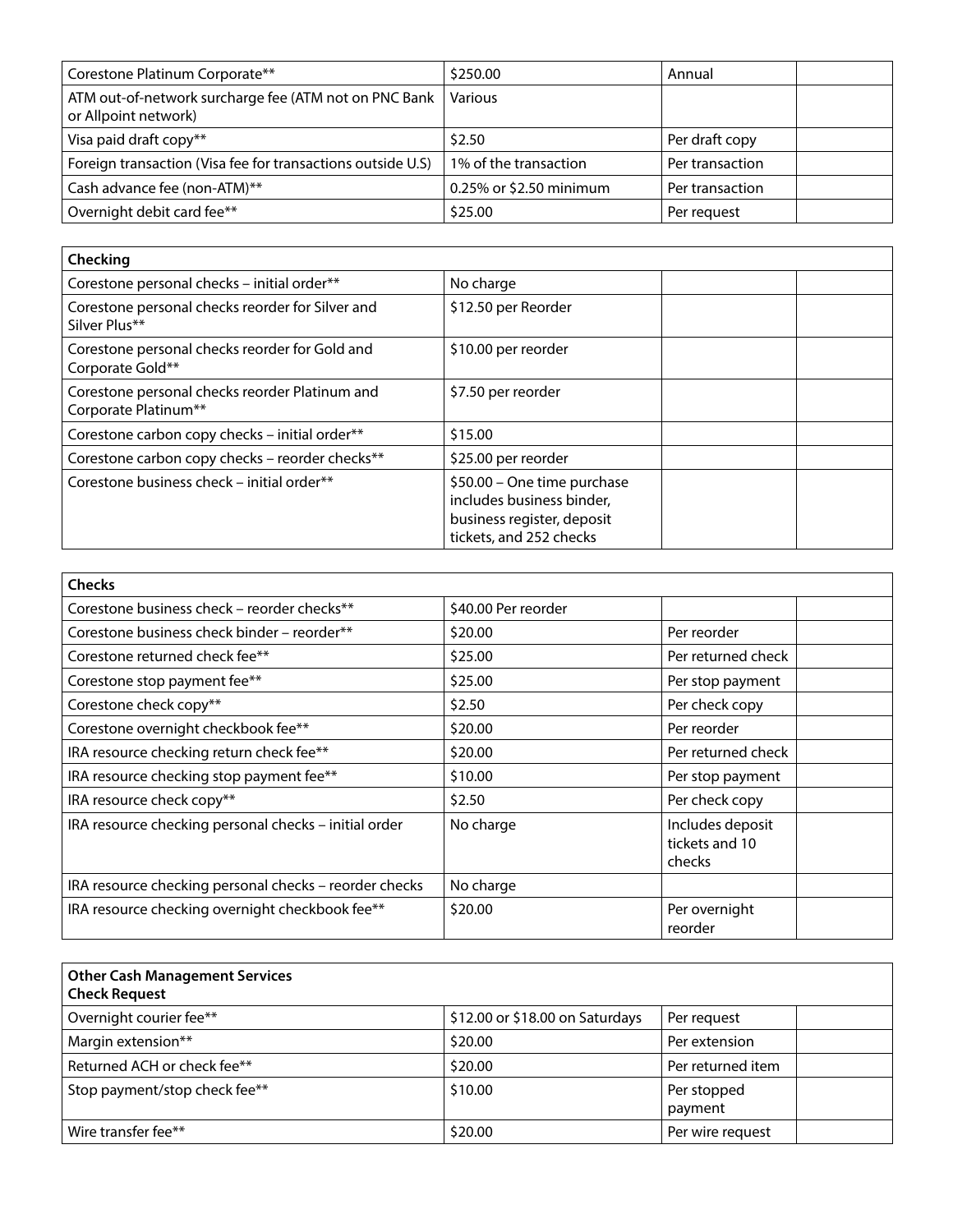| <b>Investment Specific</b>                                                                   |                                                                                                                            |                    |   |
|----------------------------------------------------------------------------------------------|----------------------------------------------------------------------------------------------------------------------------|--------------------|---|
| Dividend Reinvestment Program - retail accounts**                                            |                                                                                                                            | Per transaction    |   |
| Dividend Reinvestment Program - IRA accounts**                                               | No charge                                                                                                                  |                    |   |
| Employee stock option Plan (ESOP)**                                                          | \$50.00                                                                                                                    |                    |   |
| Foreign security safekeeping**                                                               | \$2.00 per position                                                                                                        | Per month          |   |
| Special products fee (alternative investment fee)***                                         | \$35.00 for registered positions                                                                                           | Annual             | x |
| Special products fee (alternative investment fee)***                                         | \$125.00 for non-registered<br>positions                                                                                   | Annual             | X |
| Alternative investment subscription, redemption, or<br>re-registration fee**                 | \$50.00                                                                                                                    |                    |   |
| Safekeeping fee,** per position                                                              | \$2.00                                                                                                                     | Per month          |   |
| Systematic purchases or sells*                                                               | \$0.50                                                                                                                     | Per transaction    | X |
| Transfer and ship - DRS eligible securities (outgoing<br>statement sent to transfer agent)** | \$15.00                                                                                                                    |                    |   |
| Transfer and ship - DRS eligible securities (incoming<br>statement sent to transfer agent)   | *Computershare, Wells Fargo<br>and Registar and transfer<br>Company = $$15$<br>** American National Stock<br>$(AST) = $10$ |                    |   |
| Transfer agent fee for processing physical securities**                                      | Varies by transfer agent                                                                                                   | Per stock deposit  |   |
| Voluntary reorganization**                                                                   | \$25.00                                                                                                                    | Per reorganization |   |

Asterisks show who the charges defaults to and who can pick up the charge: \*Defaults to the financial professional; \*\*Defaults to the client, but the financial professional may choose to reimburse; \*\*\*Client charge only

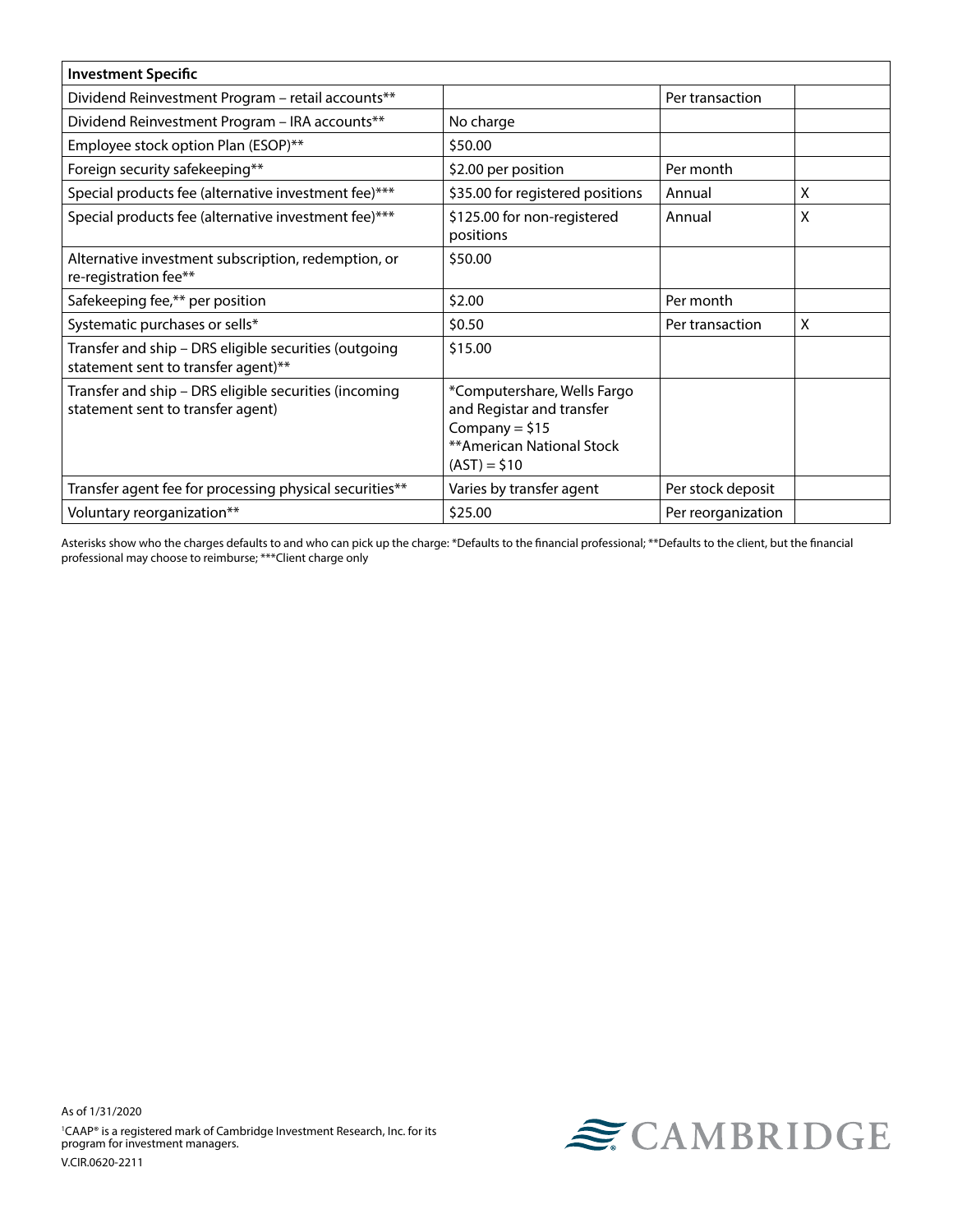## **Appendix C**

## **National Financial Services, LLC Ancillary Charges**

## <span id="page-18-0"></span>**Account and Service Charges**

| <b>Account or Service</b>                               | <b>Fee Amount</b> | Frequency                   | Included in<br><b>WealthPort</b> <sup>®</sup><br><b>Program Fee</b> |
|---------------------------------------------------------|-------------------|-----------------------------|---------------------------------------------------------------------|
| Cost basis*                                             | \$0.45            | Per statement               | X                                                                   |
| Cost basis – detailed*                                  | \$0.70            | Per statement               | X                                                                   |
| Custody and recordkeeping fee (retail inactivity fee)** | \$35.00           | Annual                      |                                                                     |
| HSA annual maintenance fee                              | \$35.00           | Annual                      | Χ                                                                   |
| <b>HSA liquidation Fee</b>                              | \$25.00           | Full account<br>liquidation | X                                                                   |
| Legal transfer fee**                                    | \$150.00          | Per position                |                                                                     |
| Outgoing transfer fee - retail accounts**               | \$125.00          | Per outgoing transfer       |                                                                     |
| Paper statement surcharge**                             | \$1.00            | Per statement               | X                                                                   |
| Paper trade confirmation surcharge**                    | \$1.00            | Per trade<br>confirmation   | X                                                                   |
| Return of legal item**                                  | \$75.00           | Per item returned           |                                                                     |
| UBTI tax filing fee**                                   | \$300.00          | Annual                      |                                                                     |

| <b>Retirement Account Fees</b> |                                                                                                      |             |  |
|--------------------------------|------------------------------------------------------------------------------------------------------|-------------|--|
| IRA maintenance fee**          | \$35.00                                                                                              | Annual      |  |
| Termination fee**              | $\frac{1}{2}$ \$160.00 (\$125.00 termination   Upon closure of<br>fee + $$35.00$ maintenance<br>fee) | the account |  |

| <b>Cash Management Services</b>                                        |                                                                               |        |
|------------------------------------------------------------------------|-------------------------------------------------------------------------------|--------|
| ACH direct deposit or debit bill pay with Visa<br>Classic Debit        | $$15.00$ (Cash management +<br>account fee + debit card fee)                  | Annual |
| ACH direct deposit or debit bill pay with Visa Classic<br>Debit Card** | \$20.00 (Cash management +<br>account fee + checking fee +<br>debit card fee) | Annual |
| Premier Access with Premier Rewards Debit Card**                       | No charge                                                                     | Annual |
| <b>Premier Access with Premier Rewards</b>                             | \$10.00                                                                       | Annual |

| Checking                                                                        |                                                         |                                                              |
|---------------------------------------------------------------------------------|---------------------------------------------------------|--------------------------------------------------------------|
| ACH direct deposit and debit bill pay                                           | \$10.00 (Cash management<br>account fee)                | Annual                                                       |
| ACH direct deposit and debit bill pay and checking                              | \$15.00 (Cash management<br>account fee + checking fee) | Annual                                                       |
| <b>Premier Access</b>                                                           | \$100.00                                                | Annual                                                       |
| Select Access personal check reorder**                                          | No charge                                               |                                                              |
| Premier Access personal check reorder**                                         | \$55.00                                                 | Per reorder – includes<br>500 checks and 90<br>deposit slips |
| Select Access/Premier Access stop payment fee - retail<br>account <sup>**</sup> | \$10.00                                                 | Per stop payment                                             |
| Select Access/Premier Access returned check fee**                               | \$15.00                                                 | Per returned check                                           |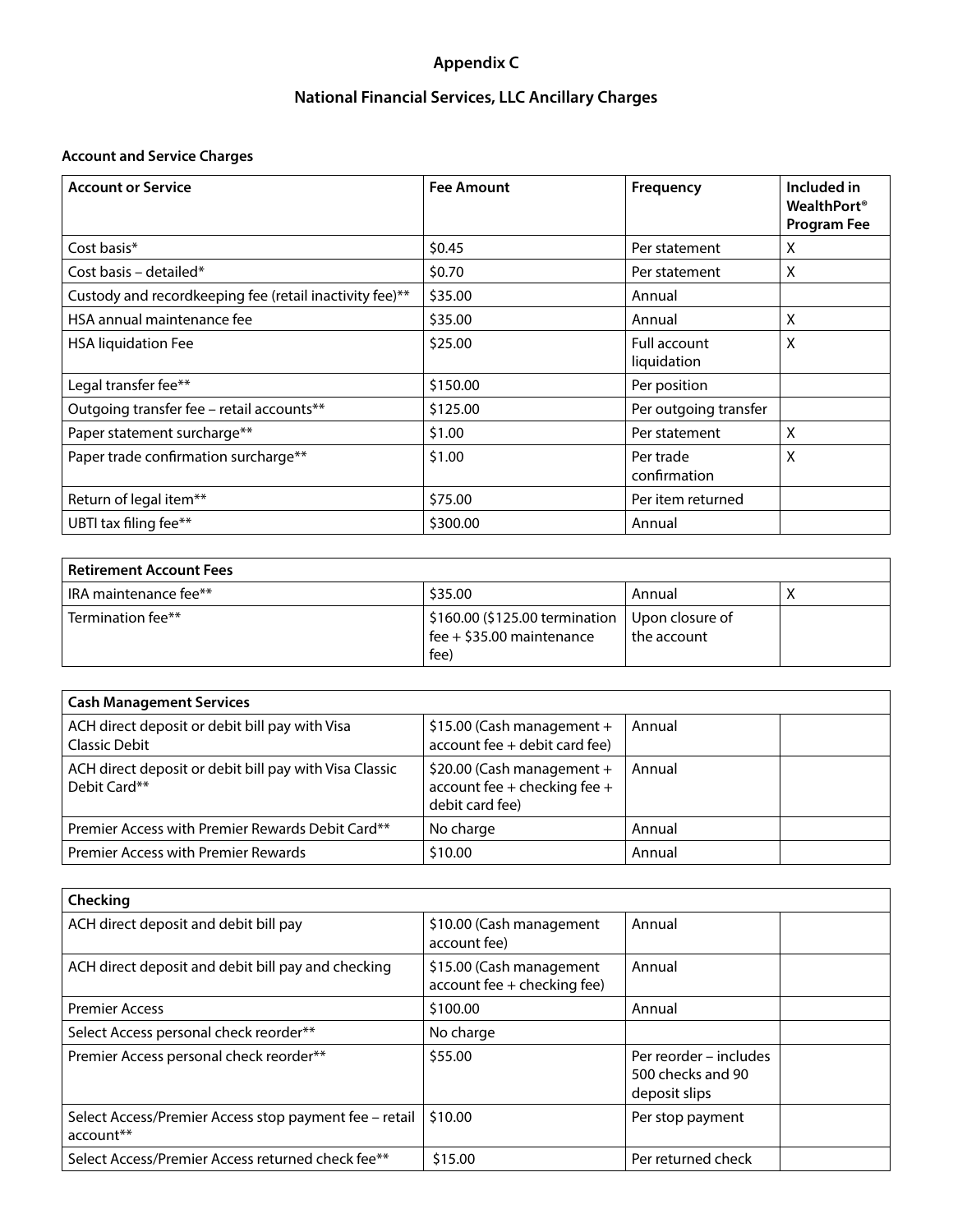| IRA checkwriting stop payment fee**   | \$2.50  | Per stop payment     |
|---------------------------------------|---------|----------------------|
| IRA checkwriting returned check fee** | \$10.00 | l Per returned check |
| IRA checkwriting check copy**         | \$2.50  | Per check copy       |

| <b>Other Cash Management Services</b>            |                            |                       |
|--------------------------------------------------|----------------------------|-----------------------|
| Check request                                    |                            |                       |
| Overnight courier fee**                          | \$13.00                    | Per overnight request |
| Overnight Saturday delivery fee**                | Varies by delivery address | Per overnight request |
| Mailgrams**                                      | \$5.00                     | Per mailgram          |
| Margin extension**                               | \$20.00                    | Per extension         |
| Returned EFT fee                                 | No charge                  |                       |
| Returned check fee - retail account **           | \$15.00                    | Per returned check    |
| Returned check fee - retirement account          | No charge                  |                       |
| Stop payment/stop check fee - retail account**   | \$20.00                    | Per stop payment      |
| Stop payment/stop check fee - retirement account | No charge                  |                       |
| Wire transfer**                                  | \$15.00                    | Per wire request      |

| <b>Investment Specific</b>                                                                                          |                                          |                                                    |
|---------------------------------------------------------------------------------------------------------------------|------------------------------------------|----------------------------------------------------|
| Alternative investment holding fee for<br>registered positions**                                                    | \$35.00 for<br>registered positions      | Annual - per position,<br>maximum of \$500.00      |
| Alternative investment holding fee for<br>non-registered positions**                                                | \$125.00 for<br>non-registered positions | Annual - per position,<br>maximum of \$500.00      |
| Alternative investment document review<br>(due diligence)**                                                         | \$100.00                                 | Per review                                         |
| Alternative investment purchase, redemption, or<br>re-registration fee**                                            | \$50.00                                  | Per purchase,<br>redemption,<br>or re-registration |
| Equity dividend reinvestment                                                                                        | No charge                                |                                                    |
| Physical reorganization**                                                                                           | \$150.00                                 | Per reorganization                                 |
| Restricted stock - returned security priced at<br>\$1 or Less**                                                     | \$11.00                                  | Per returned security                              |
| Restricted stock - service request<br>(legend removal, gifting, re-registration)**                                  | \$150.00                                 | Per service request                                |
| Restricted stock - unauthorized sale penalty**                                                                      | \$40.00                                  | Per unauthorized sale                              |
| Safekeeping fee**                                                                                                   | \$15.00                                  | Per position per<br>month                          |
| Transfer and ship - only available on non-DRS eligible<br>securities (DTC transfer or physical certificate request) | \$500.00                                 | Per request                                        |
| Transfer and ship DRS eligible securities<br>(outgoing statement to transfer agent)**                               | \$15.00                                  | Per request                                        |
| Transfer and ship DRS eligible securities<br>(incoming statement sent to transfer agent)                            | \$15.00                                  | Per request                                        |
| Voluntary reorganization**                                                                                          | \$20.00                                  | Per reorganization                                 |

Asterisks show who the charges defaults to and who can pick up the charge: \*Defaults to the financial professional; \*\*Defaults to the client, but the financial professional may choose to reimburse; \*\*\*Client charge only